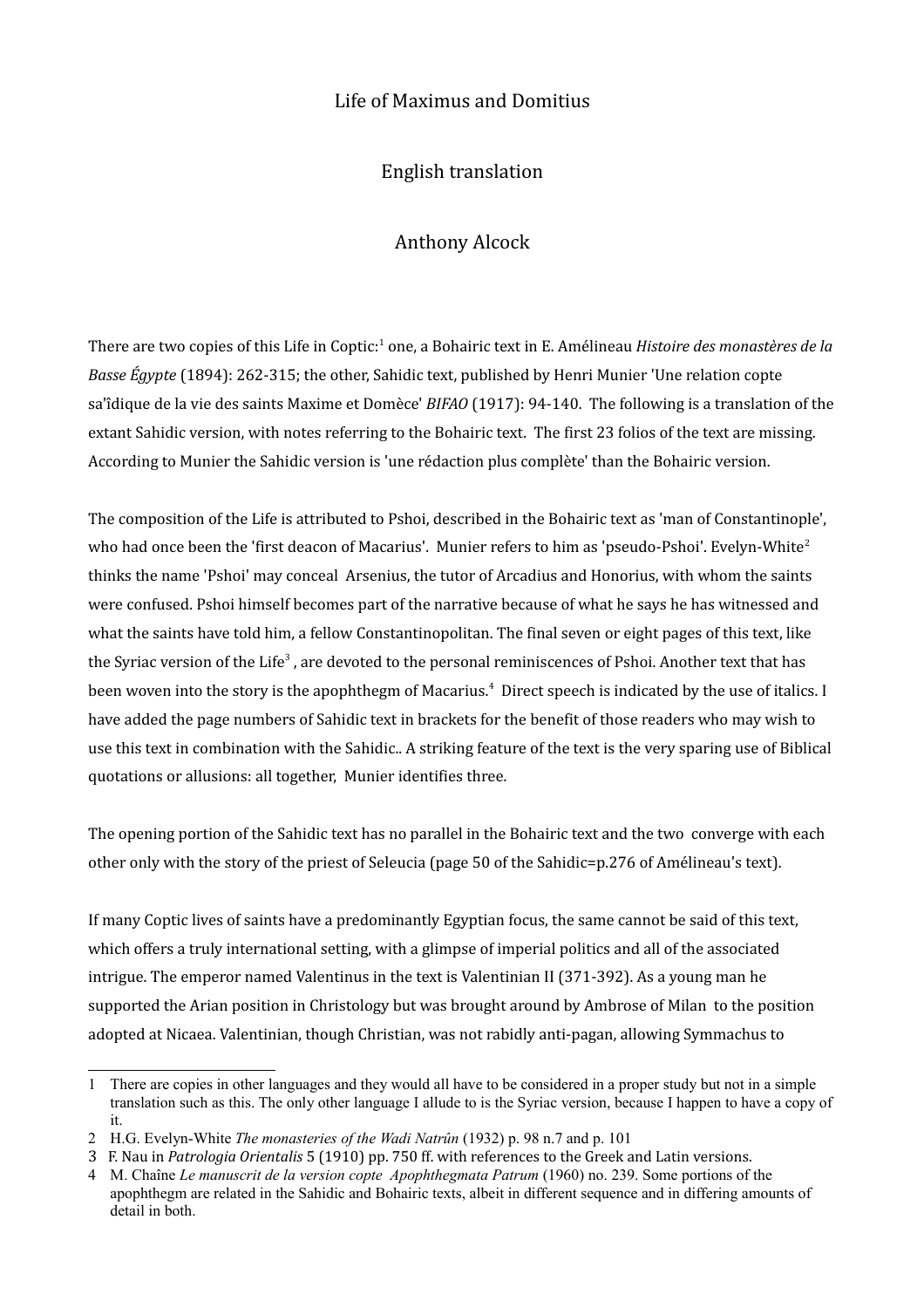deliver his well-known oration in 384 in favour of restoring the Altar of Victory in the Roman Senate, which had been removed thirty years earlier by Gratian. One is sometimes reminded of a Greek romance, in particular with the emperor's apparently casual observation that his sons may have been captured by barbarians or the device of the shepherd to help the young men escape from a fate worse than fame.

Finally, the view of a non-Christian Roman aristocrat Rutilius Namatianus, who was Prefect of Rome in 414, about monks he had seen in a monastery at Lérins, not far from Cannes, expressed in verses he wrote to celebrate his return to Gaul as he fled from the Goths. The following are lines 441ff.

> squalet lucifugis insula plena viris. ipsi se monachos Graio cognomine dicunt, quod soli nullo vivere teste volunt.

Whether or not the monks of Shiêt could be described as 'fleeing from the light' I do not know. Since the sun in Egypt can be quite hostile for long periods of time, I do not know if this description would be suitable.But the last line might have appealed to Maximus and Domitius.

**(49)** ... they being told of that poor woman that they would pray for her. When they heard of the impiety that she had committed, they were distressed about the destruction of her soul and said to her parents: *We will not pray for her unless she confesses what she has done before everyone, for she is not worthy to be prayed for as she has made God angry*. Her parents told the saints that she had confessed what she had done before the entire town. The servants of Christ Jesus took some water and made the sign of the cross over it. They prayed over it and gave it to her parents, saying: *Pour this over her in the name of Our Lord Jesus Christ and we believe that she will be healed*.

They took the waters in great faith, poured them over her and she was healed that day, fulfilling Scripture: *I am living, said the Lord. I do not want the death of the sinner as*  much as that you should turn from the path of evil and live.<sup>[5](#page-1-0)</sup> That woman spent the rest of her days in seemliness and wisdom, giving glory to the God of these saints.

<span id="page-1-0"></span>5 Ez. 33,11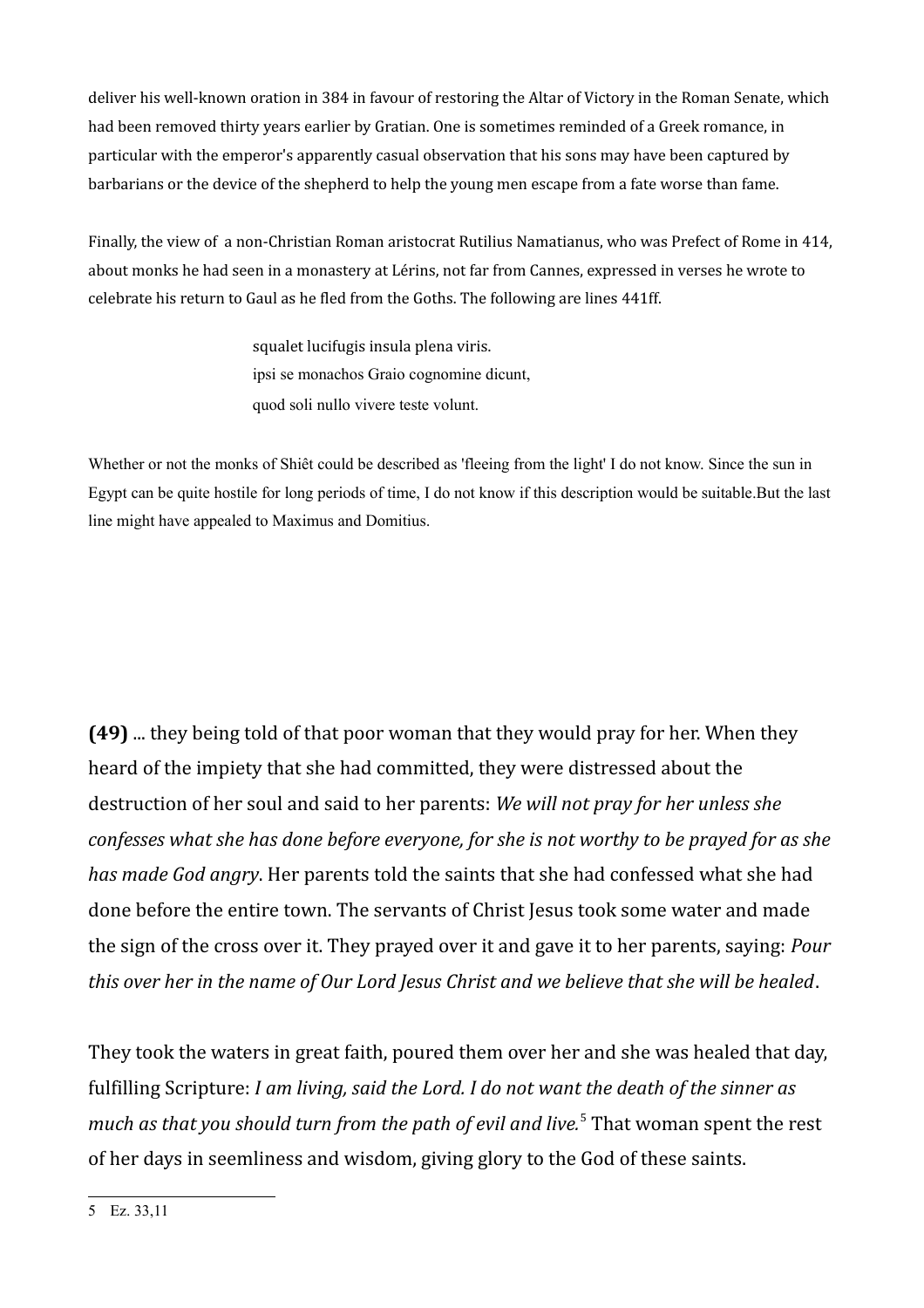Listen to this other miracle and true cure **(50)** of our servant of Christ Jesus, as if he were in the hands of the apostles.

There was a priest in Seleucia of Isauria.<sup>[6](#page-2-0)</sup> Whenever he stopped doing wicked things, he would go to the altar of God. As long as he persisted in this sort of folly, he continued to fornicate with a Samaritan woman. It was the will of God to broadcast the impiety of the priest among all the Isaurians so that the rest of them might see him and be afraid. On the feast day of Saint Ignatius<sup>[7](#page-2-1)</sup> the priest, after doing thus,  $8$  went to church. After the prayers from the Gospel he went to the altar to celebrate.<sup>[9](#page-2-3)</sup> At that moment an angel of the Lord struck him a very painful blow so that the skin<sup>[10](#page-2-4)</sup> of his body became as swollen as a wineskin. He then fell to the ground like a dead man. He was picked up and taken to his house in great wretchedness and after another ten days his body suffered (**51**) to such an extent that worms came out of it and his bones became dislocated, as he cried out day and night about the cancer that was consuming him. He kept on weeping, confessing before everyone the impieties he had committed. He was then placed on a bed carried by men who took him to those through whom Christ spoke, Apa Maximus and Apa Domitius, the servants of Christ. When they laid him down before them, they were sad when they saw his humility and affliction and they began by saying<sup>[11](#page-2-5)</sup> to him: *What have you done, brother, that this should happen to you?* He said to them: *Forgive me, my holy fathers. Christ has already told you my wicked deeds.* They said to him: *Do you know Christ well that He is and sees the deeds that you commit* ? [12](#page-2-6)He said: *Yes, my lords. He has taught me well*. These blessed athletes of Christ Jesus know that God does not wish to destroy anyone polluted in his sins. But (**52**) rather He wishes them to return to Him in true repentance. They took a little water and made the sign of the cross of Our Lord Jesus Christ over him, <saying: *Lord,* 

<span id="page-2-0"></span><sup>6</sup> S. Central Asia Minor, bordering on Cilicia. Originally within the territory of the Patriarchate of Antioch, it became attached to the Patriarchate of Constantinople in the 7th cent.

<span id="page-2-1"></span><sup>7</sup> In the Western Calendar Oct. 17th.

<span id="page-2-2"></span><sup>8</sup> viz. fornicating

<span id="page-2-3"></span><sup>9</sup> Following W.E. Crum *Coptic Dictionary* (1939) 567a. Later referred to as CD.

<span id="page-2-4"></span><sup>10</sup> Wordplay, whether intended or not:  $\mathbf{Q} \mathbf{A} \mathbf{A} \mathbf{P} \mathbf{C}$  (strike) and  $\mathbf{Q} \mathbf{A} \mathbf{A} \mathbf{P}$  (skin).

<span id="page-2-5"></span><sup>11</sup> Translates the Coptic Imperfect, which is often used to indicate the inchoative aspect.

<span id="page-2-6"></span><sup>12</sup> Bohairic: 'You know Christ well and you are aware that he is looking...'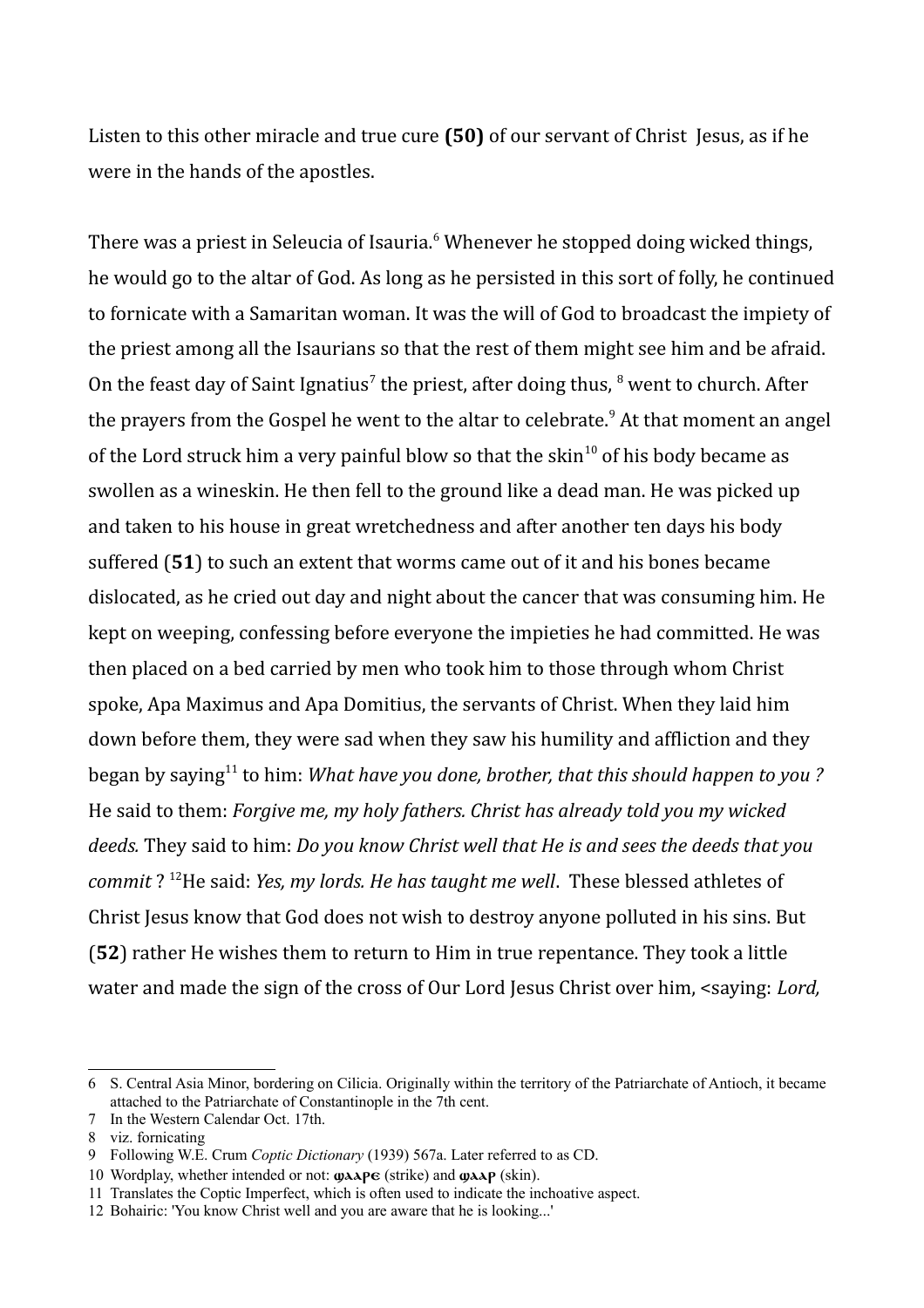*> [13](#page-3-0) the true physician of our souls and bodies. (You are)[14](#page-3-1) the one who does not wish any of those who are lost to perish, but you wish them all to return to your spiritual sheepfold through repentance that their soul may be saved. You are the one who medicates us all with the prayers of your servant, Apa Macarius. Glory be to you forever. Amen.*

They then poured water on him and and left him naked for two days, praying over him. His body became whole and his sores dried up and healed. The saints hid him in peace, saying: *Now you are healthy. Do not return to sinning lest the Lord be angry with you and you die a horrible death*. He went to his family, giving glory to God the whole time because of his recovery through the prayers of the saints.

Now then, ask me and I will tell of this other miracle that I have heard from trustworthy bishops.

There were two pagan philosophers in Athens. [15](#page-3-2)(**53**). When they heard about the cures performed by the saints through the power of Christ, they accused the saints, saying: *Who are those about whom it is said that they cast out demons when they pray in the name of Christ ? Are they Athenian gods ?*

Those idolaters rose full deceit and malice, intent on testing the saints. They bent their hands and bound them with cloths to appear like cripples and lepers and closed their eyes like blind people, saying: *If these men are prophets who cast out demons, they will know what we have done*. [16](#page-3-3) They took someone with them to act as guide and made their way to the dwelling place of the saints, led by their guide. They knocked on the door. Saint Domitius opened it. They said: *We have come to you, saints of God, begging you to show us your mecy and pray for us that we might be healed, because we are* 

<span id="page-3-0"></span><sup>13</sup> A scribal omission, according to Munier p. 99 n.1. Present in the Bohariric.

<span id="page-3-1"></span><sup>14</sup> This is not in the text, but it can be understood from what follows.

<span id="page-3-2"></span><sup>15</sup> Bohairic account opens with 'by chance'.

<span id="page-3-3"></span><sup>16</sup> Lit. 'our work'.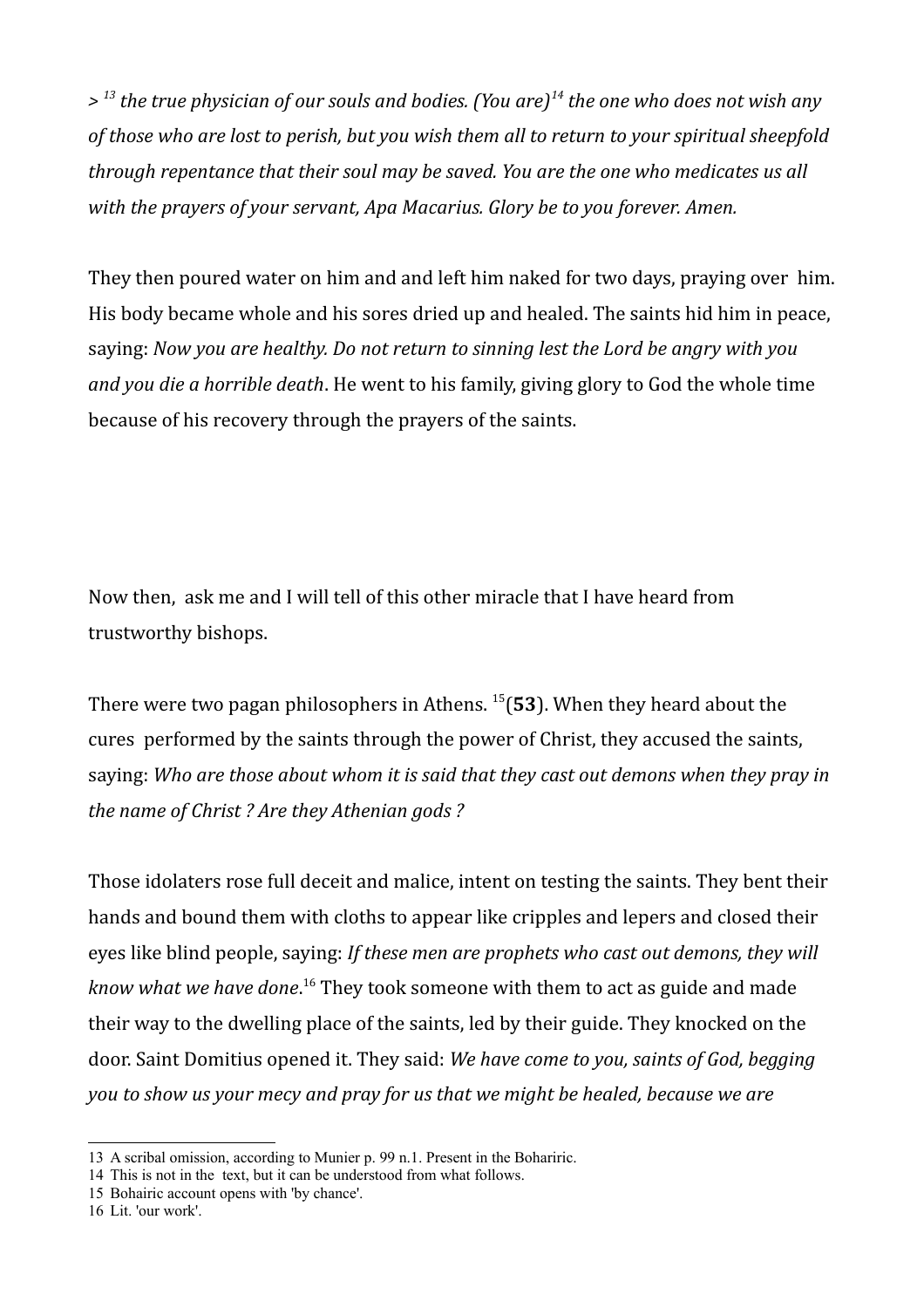*leprous cripples and blind. God has assigned us this man, and he led us to you*. Saint Domitius said to them simply: (54) *The Lord Jesus Christ will heal you, and what you ask for will happen to you*. At that moment they became leprous and blind and their hands became bent. They became cripples and cried out: *Men of God, have mercy on us that we tested you*. They continued to beg to the saints, fervently expressing their belief: *We implore you, have mercy on us and help us. And we too will become Christians from today and servants of Christ.* Maximus said: *Do you believe truthfully that Jesus Christ is the son of God ?* They said: *Yes, holy lords. We believe wholeheartedly that Jesus Christ is the son of God and there is none other than you*. [17](#page-4-0)

The servants of Christ then prayed over a little oil and gave it to them, saying: *Go to the place[18](#page-4-1) of Saint Leontius and wash yourselves in his well and anoint yourselves with this bit of oil. We believe that you will be healed*. They did as they were told and were healed by the power of the Lord. They received baptism in the the name of the Father, the Son and the Holy (55) Spirit. They became Christians in that place and started to preach the miracle that had happened to them in Athens, the city of the Athenians. From that day many Athenians became Christians to the glory of God the Incarnate Logos.

Even if I wished to narrate the miracle cures that God performed through them using the hands of these saints, the new Elijah and Elisha, there would not be enough time to recite them.<sup>[19](#page-4-2)</sup> But we will tell you a few more for the love of you so that you may know openly that there are those who secretly<sup>[20](#page-4-3)</sup> cultivate virtue. God reveals them through their fragrance and their light like inextinguishable candles that illuminate everyone for the glory of His holy name everywhere.

A merchant of the city of Antioch, who used to go now and then to these blessed ones, would receive their blessings from them and take their work.<sup>[21](#page-4-4)</sup> So, as a result of his

<span id="page-4-0"></span><sup>17</sup> Writer has slipped from 3rd to 2nd person.

<span id="page-4-1"></span><sup>18</sup> Greek τόπος. For the many different meanings cf. G. Lampe *Patristic Greek Lexicon* (1961) pp. 1396ff. Whatever it refers to I can find no reference to it. The decree issued by Theodosius in 437 banning pagan cults probably helped to stimulate the growth of Christianity at Athens.

<span id="page-4-2"></span><sup>19</sup> There is a misprint in Munier's text: read  $-\omega \lambda \lambda T$  for  $-\kappa \lambda \lambda T$ 

<span id="page-4-3"></span><sup>20</sup> The two clauses with 'openly' and 'secretly' look like consciously contrived composition.

<span id="page-4-4"></span><sup>21</sup> The word in the Sahidic and Bohairic texts  $(cxoxaxN)$  does not, as far as I have been able to discover, exist. If it did, it might be related to some form of occupation, and in that sense it would mean work. If, however, as Amélineau and Munier suggest, it refers to the rigging of a ship, it could easily be σχοινίον.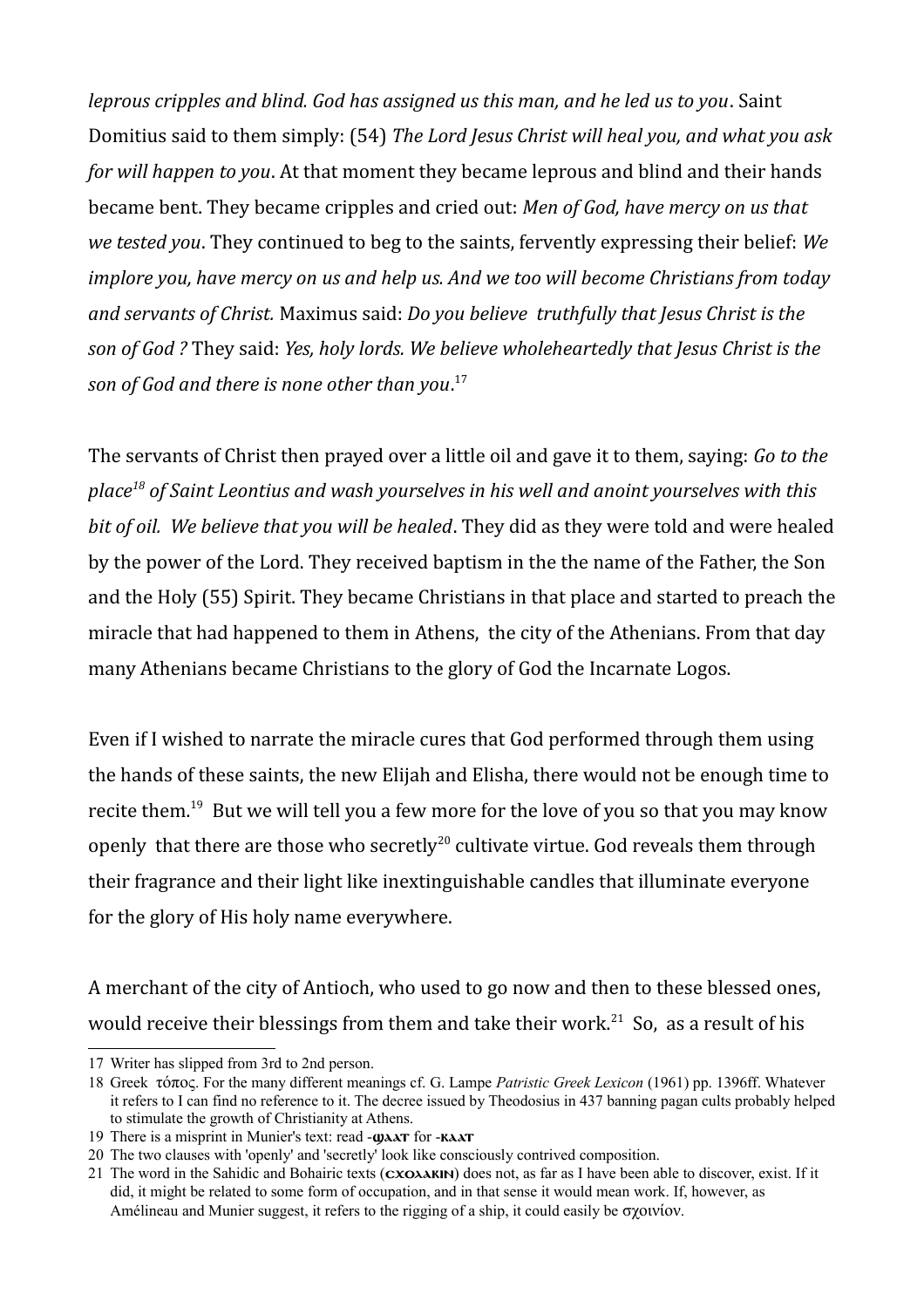great faith in them, he wrote their name on the ropes. He made them into crosses for the sails of his ship to protect (56) him on the sea. Once he was in Constantinople with his merchandise to sell it. The harbour of that city was in the middle of it inside the wall. The emperor ordered all the ships outside to be brought inside because of the violence of the waves of the sea. Iron chains<sup>[22](#page-5-0)</sup> were stretched out at the entrance. These were removed to allow the ships to be brought in to the city. The magistrate<sup>[23](#page-5-1)</sup> of the emperor was standing there with soldiers, chatting with them about the ships moored within, and he saw the sail stretched out on the ground to be sewn by the sailors, as they usually did. He saw the names of the saints written on the rigging attached to the sails, Apa Maximus and Apa Domitius his brother. When he read the names, he ordered the sailors to be called and said to them: *What are these names written on these sails ?* They told him that they were names of holy men in their country. The magistrate asked them if it was their ship and they said that it was not, but they had written the names of the saints on the sail because of their holy (57) prayers *that we might find help and our ship*. He asked them if they knew where the saints were and was told that they were in Syria. The magistrate then ordered the soldiers to shackle the sailors and bring them before the emperor. He reached the emperor before them and ordered them to be brought into his presence.

When the pious emperor Theodosius saw them bound, he ordered them to be released immediately, saying: *These are my closest companions, do not leave them shackled lest God be angry with me*. The servant of God said to them in a kindly tone: *Do you know who these men of God are ?* And they said: *One of them is named Maximus and the other Domitius*. He then said: *What do they look like ?* And they replied: *The older is broad and with a long beard; the other is short, young and has a handsome beard*.

The emperor then ordered three holokottinoi<sup>[24](#page-5-2)</sup> to be given to each sailor (58) and then dismissed them.

<span id="page-5-0"></span><sup>22</sup> At the entrance to the Horn. Robert of Clari describes these chains in ch. 43 of his account of the 4th Crusade (1205) cf. *Three Old French Chronicles of the Crusades*, ed. Edward N. Stone (Seattle, 1939).

<span id="page-5-1"></span><sup>23</sup> MATICTPIANOC Probably some sort of city official.

<span id="page-5-2"></span><sup>24</sup> Hybrid Greek-Latin word meaning 'whole cooked' used of a gold coin first attested in Diocletian's price edict (301) known in Latin as *solidus* and Greek νόμισμα. It replaced the *aureus* and weighed 4.5 g.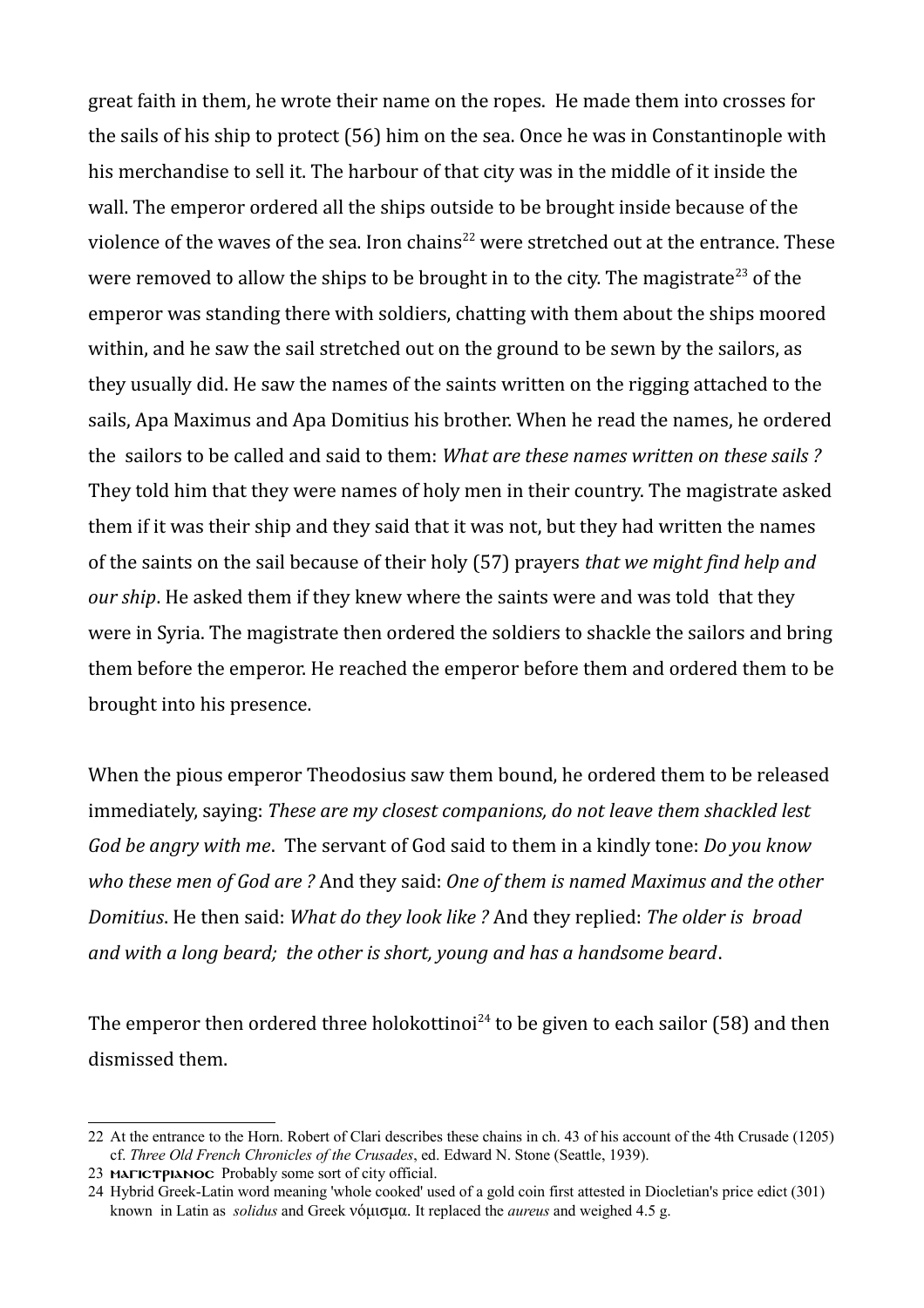In this way the emperor called a palace eunuch named Marcellus, who was as strong as a lion. He gave him a strong horse and sent him to Syria so that he might know how things were before he told the empress. After a few days the eunuch returned to the emperor, saying: *Your children and the brothers of the empress send greetings to you*. The emperor was glad to hear this and told the empress and all of his family. There was great rejoicing in the whole palace.

Some time later the emperor sent their mother and little sister to Syria to see them to set their mind at rest. When they arrived, the saints gave them strength, their mother and their sister, they might be relieved at heart about them. They sent them away in peace. From that day the people of Constantinople made their way to the saints. The paths to them day and night carried those suffering from all sorts of illnesses and those with unclean spirits. When they (59) reached them and received their prayers, they were healed through the grace of God our Saviour. Theodosius then went to visit them himself to receive<sup>[25](#page-6-0)</sup> their blessing and counsel and to learn of their good works that they might be useful to the holy Church of God. Amid all of this he was greatly strengthened to keep the faith of Nicaea and leave the sons of the Church whom he respected in great honour and estimation.

Perhaps some of those listening might say: *Why did the emperor make the effort to to visit the saints ? Why did he not send for them and bring them to him ?* I will reassure those listening.

Theodosius the emperor was an Egyptian by birth, originally a stable-boy of Valentinus, that is, the father of the saints. When he saw that Theodosius was a strong man, he made him master<sup>[26](#page-6-1)</sup> of all the stables, the training places of the horses of the empire. The saints rejected the world (60) while their father Valentinus still had one year to live. Then, as he was about to die, he assembled the whole senate and said to them: *I am about to go the way of all earth. See, therefore, see: Do not let any Arian sit on the throne of my fathers. But be strong enough to keep the holy faith of Nicaea.* The

<span id="page-6-0"></span><sup>25</sup> There is a misprint in the Coptic text: read  $\epsilon$ TP $\epsilon$ qxi.

<span id="page-6-1"></span><sup>26</sup> Coptic apxwn.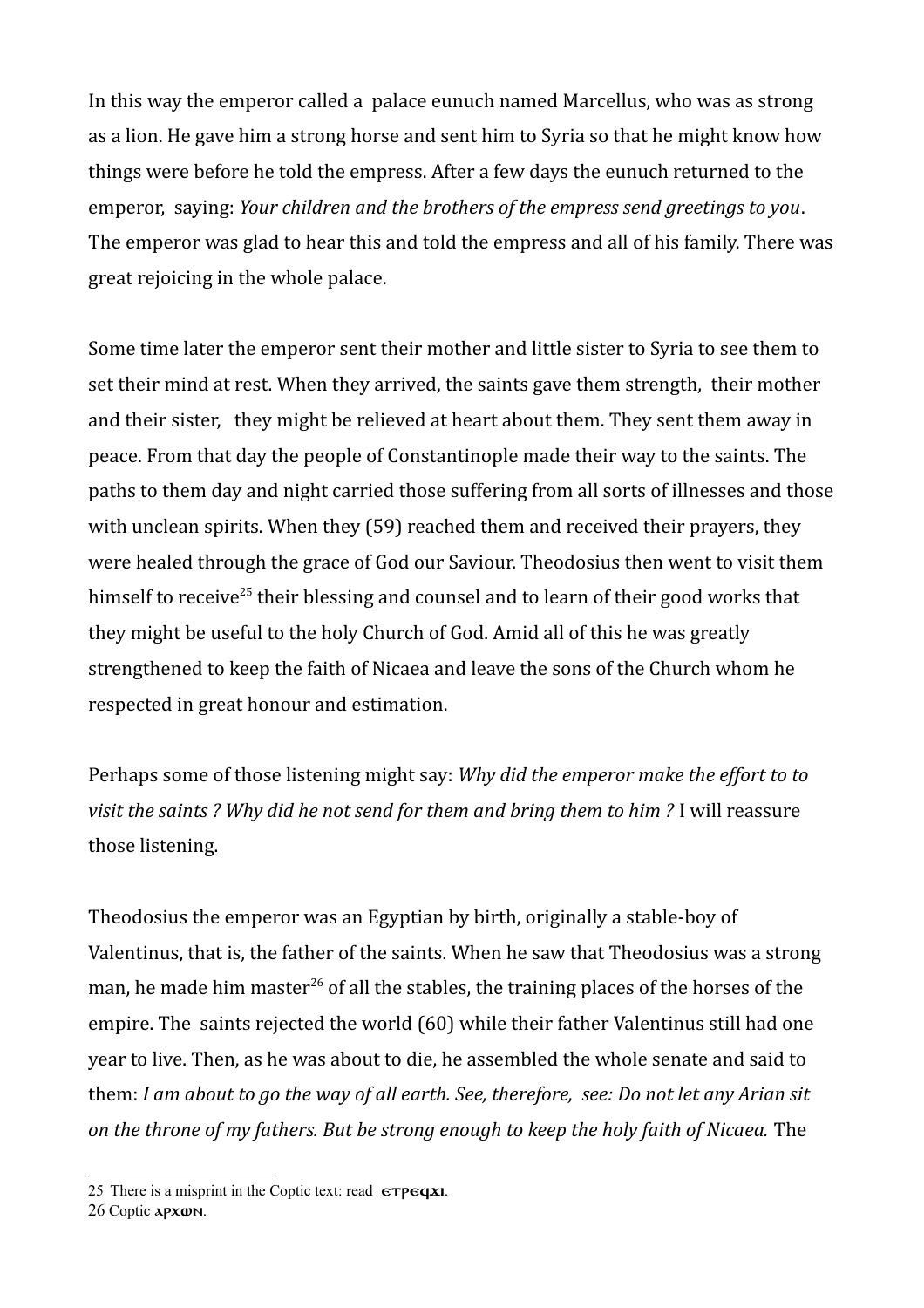senators replied and said: *Where are we to find an orthodox man worthy of this great honour of the empire ? Your sons have gone and we do not know where they are. Will your daughter be able to administer the empire ?* The emperor then said: *Perhaps my sons have been abducted by barbarians. Now, I have no-one, great or small, who will sit on my throne in my place, but if I die, bring Theodosius to the palace and marry him to my daughter and install him on the imperial throne that he might be emperor after me in my place*. The senators and the imperial magnates all answered: *You have ordered us, emperor, and we will do as (***61***) you say*. After his speech he dismissed the senate and called two senior generals of his, Sergius and Anastasius, very important figures and greatly respected by him. The emperor said to them: *When I die, the magnates of the city will perhaps not agree with the appointment of Theodosius, as I have ordered. If it happens that you reach the point of deploying the army against them, do not let anyone sit on my throne after me but Theodosius*. The generals replied: *God willing, our lord emperor. If all the Byzantines gather together against us, they will be unable to invalidate the order which you have entrusted to us*. After the senators had finished their meeting with the emperor, they left him in peace.

There was a great nobleman at Constantinople of the household of Julian the Lawless,  $27$ he firmly believed that he would occupy the throne after the death of Valentinus. When the emperor died (**62**) and he heard that Theodosius had been appointed in his place, he became very angry. After the death of the emperor the senators gathered around the nobleman. asking him to say whether he agreed with them or not. They said to him: *Whom[28](#page-7-1) do you want to be emperor* ? He replied, looking at them and knowing that he was being tested: *Truly, it is not my concern that Theodosius the stablemaster should be made emperor. The privilege is yours*. At the moment they cried aloud in a single divine voice[29](#page-7-2) three times: *Worthy, worthy, worthy. Augustus Theodosius*. And this is how he was installed on the imperial throne.

While these saints were living in Syria, the pious emperor Theodosius used to visit

<span id="page-7-0"></span><sup>27</sup> Presumably Julian the Apostate (emperor 361-363), not mentioned in the Bohairic version.

<span id="page-7-1"></span><sup>28</sup> The word nim could also mean 'so-and-so'

<span id="page-7-2"></span><sup>29</sup> Lit. 'with one mouth and in one voice of God'.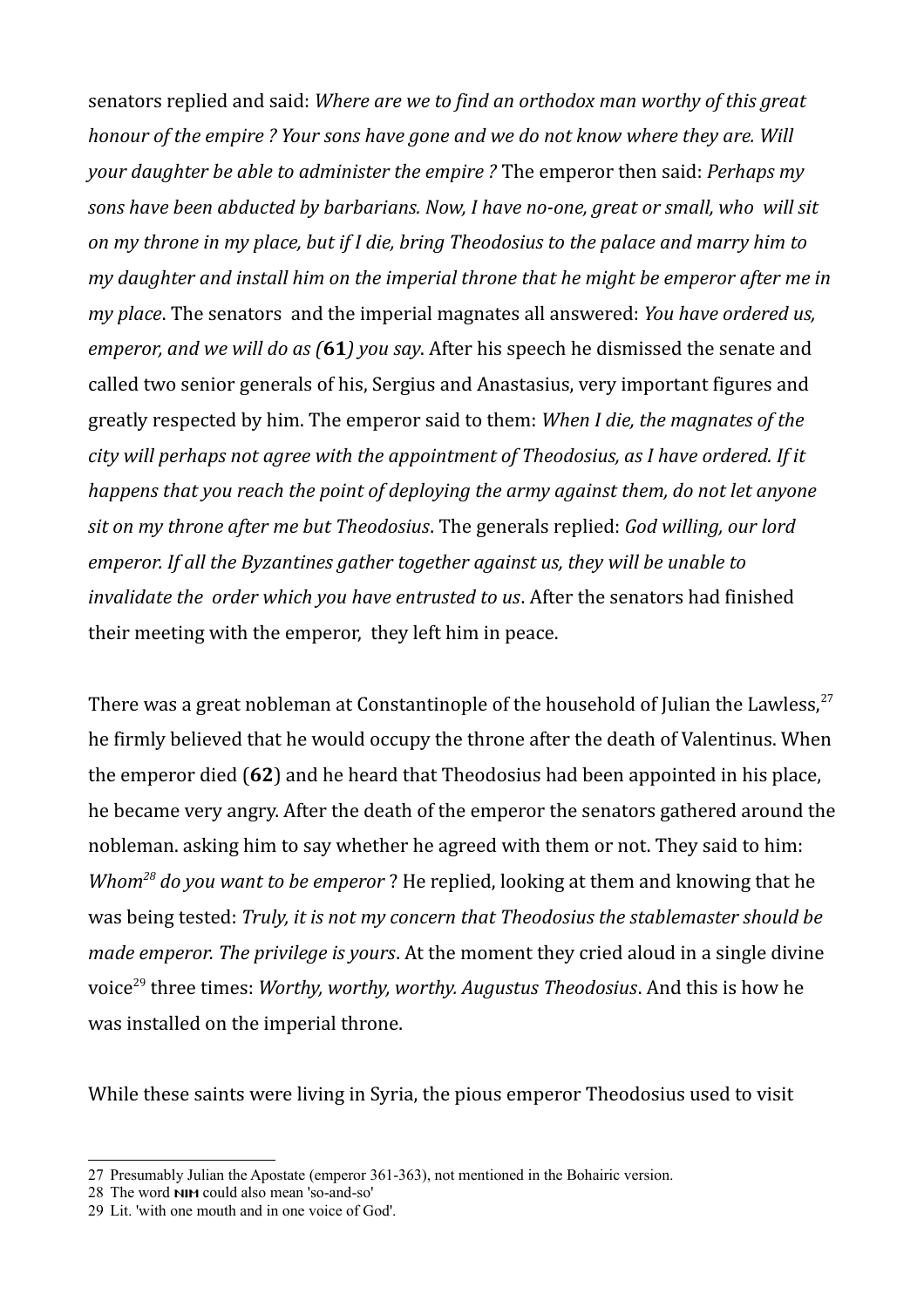them<sup>[30](#page-8-0)</sup> to ask their advice and profit from their teaching and their blessing, as if knowing that the empire was theirs. For truly the trouble he took<sup>[31](#page-8-1)</sup> was of great benefit and instructiveness. I might almost (**63**) say in short: It was through the teachings of these saints that he came to<sup>[32](#page-8-2)</sup> this great love of God and this sort of respect for the churches of God. Not only he himself, but also his children, Arcadius and Honorius, whom he had brought up in piety of this kind through the teaching and the good advice of these saints. So also was Theodosius the Young.<sup>[33](#page-8-3)</sup>

After this the archbishop of Constantinople died, and this was certainly why God brought the saints to Shiêt, like the patriarch Jacob patriarch, who came to Egypt as a result of the famine until the population increased and filled the face of the earth. So it was too with Maximus and Domitius, the imperial children. I will refrain fom calling them 'imperial children', so that everyone knows their worth and angelic conduct, since they preferred the love of Jesus to any glory of this world and followed him with all their heart. For this reason truly (**64**) He gave glory to them that He might guide them to come to the holy desert of Shiêt and complete their life there and build there<sup>[34](#page-8-4)</sup> a church in their name, they having established the foundation on the immovable rock Christ and turned the apostles and prophets to it.<sup>[35](#page-8-5)</sup> It became a safe haven for everyone who turns to God for the sake of the forgivenesss of sins. Truly the paradise of God has rejoiced because of the salvation of the souls of sinners that happened in that place. And it will continue to be a safe haven forever.

But let us turn to the reason why these saints went to Shiêt. When they were looking for someone to consecrate as bishop of the imperial capital, the multitude asked for Saint Maximus to be made bishop of Constantinople. He was the choice of the people and the senate, a universal choice. Theodosius rejoiced greatly over this and sent an

<span id="page-8-0"></span><sup>30</sup> Misprint in the text. Read  $\boldsymbol{\omega}$  $\boldsymbol{\rho}$  $\boldsymbol{\omega}$ . As later with 'their blessing'.

<span id="page-8-1"></span><sup>31</sup> σκυλμός, a relatively uncommon word with several meanings, 'expenditure of effort' being only meaning 4 cf. H. Liddell and R. Scott *Greek-English Lexicon* (1940) q.v. The Bohairic text uses **XIN2HIKOT** 'visit'

<span id="page-8-2"></span><sup>32</sup> Read: ntafkatanta. On the use of καταντάω cf. J. Moulton and G. Milligan *Vocabulary of the New Testament* (1929) p. 330. The English cleft sentence renders the Coptic Second Perfect NTAq-

<span id="page-8-3"></span><sup>33</sup> The grandson of Theodosius, most notably associated with the Theodosian Codex.

<span id="page-8-4"></span><sup>34</sup> Misprint for MMAY.

<span id="page-8-5"></span><sup>35</sup> This enigmatic phrase has no equivalent in the Bohairic text. I guess that 'it' in this context refers to the 'rock' and not the 'church'. It may be an allusion to Eph. 2, 20:  $\epsilon x$   $\epsilon x$ TH $\gamma$ TH $\epsilon y$   $\epsilon x$ NTCNTE NNATIOCTO $\lambda$ OC mnnettpoohthc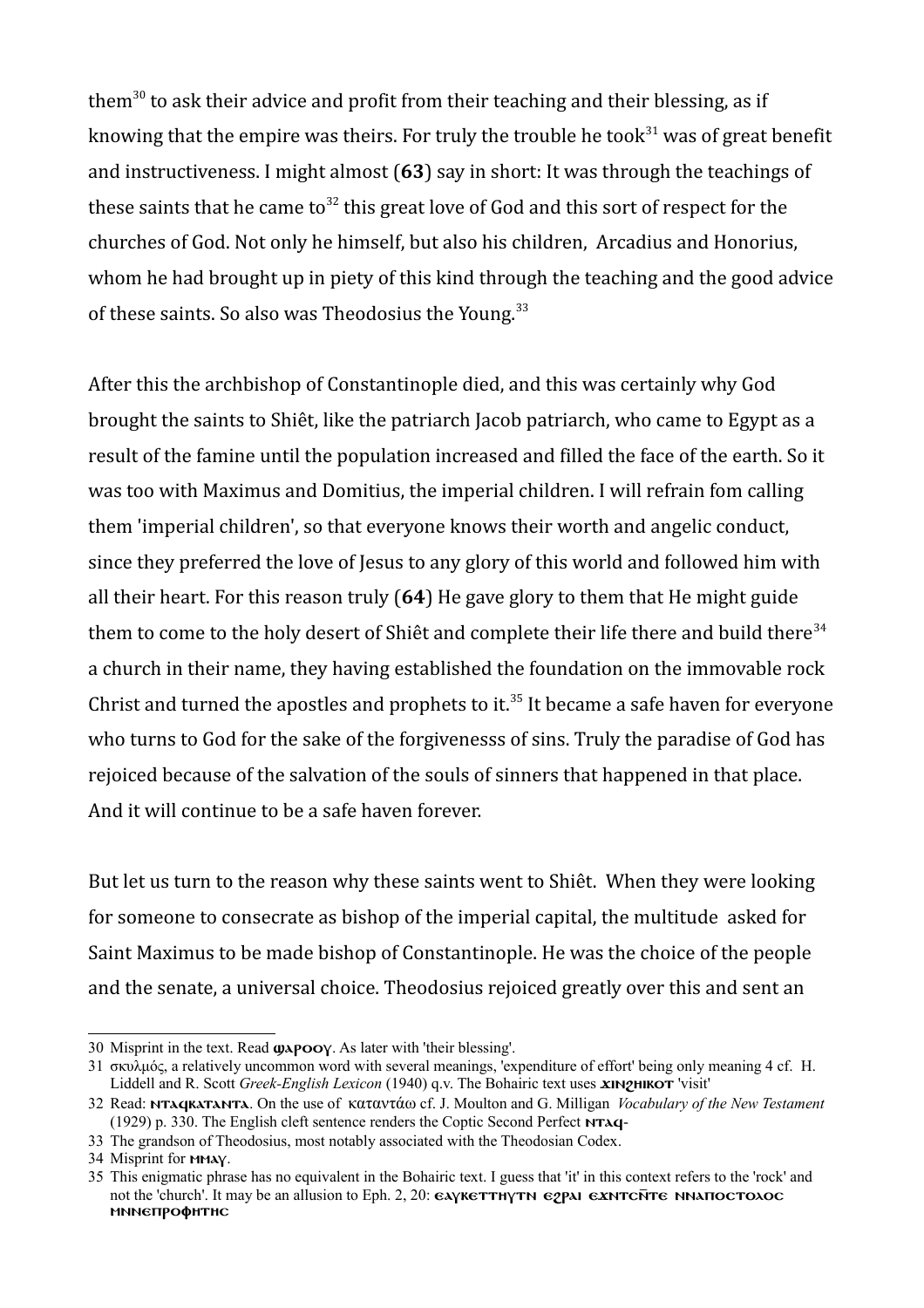official for him with 25 soldiers. He wrote to the governor of Syria (**65**) to apprehend the saints and watch over them until the bishops of the province were assembled. When the official reached the governor with the soldiers, they gave him the letter from the emperor. He was pleased and said to them: *Let us eat today for your journey has been an arduous one. We will bring them tomorrow, God willing*.

By divine providence, when the governor's wife learned of this, she thought that the emperor would take the saints to Constantinople. She was very sad, because she had great faith in them. She sent her son secretly with a eunuch at night.<sup>[36](#page-9-0)</sup> She told the saints: *The emperor has ordered you to Constantinople. So, you may want to withdraw*. When the saints heard this, they were very sad. They quickly took the few clothes they had and left their monastery, saying: *This is the time when God wanted to take us to the monastery of Apa Macarius*. They found an elderly shepherd and he took them to his hut and hid them there.

On the following day (**66**) the official and his escort arrived at the monastery, looking for the saints. They did not find them. When they did not find, they became extremely<sup>[37](#page-9-1)</sup> upset. The governor then ordered a thorough search to be made for them everywhere in Syria and Palestine.<sup>[38](#page-9-2)</sup> For this reason the saints remained in hiding for a long time. They were unable to appear at all because they were known by everyone in Syria and the neighbouring territories. They later rose under the counsel of God, shed their monastic garments and put them into a sack and put on lay garments and tied turbans on their heads so that they would not be recognized. They went forth, each carrying the small sack and wearing lay garments like Syrians. They walked along praying to God: *God of our father Apa Macarius, You will show us the way and bring us to him in peace*. They walked for two days on the banks of the river.<sup>[39](#page-9-3)</sup> Apa Domitius (67) said to his elder brother firmly: *My brother, be strong by the will of Our Lord Jesus Christ, the true God, and the prayers of our father Macarius, whom Apa Agabus [40](#page-9-4)our blessed father* 

<span id="page-9-0"></span><sup>36</sup> Coptic:  $\epsilon$   $\pi \omega$   $\epsilon$   $\gamma \omega$   $\pi$   $\epsilon$ . I wonder if there might be misprint here for  $\epsilon$  $\pi \sigma$  $\alpha$   $\epsilon$   $\gamma \omega$  $\pi$   $\epsilon$ , 'it being the half of the night'='midnight'. Crum (504a) has only the phrase  $\tau \pi \lambda \omega \epsilon$  New for this.

<span id="page-9-1"></span><sup>37</sup> Coptic:  $\epsilon$ MAT $\epsilon$  NT $\epsilon$ <sub>12</sub> $\epsilon$  THP $\epsilon$ , all of which is subsumed under 'extremely'.

<span id="page-9-2"></span><sup>38</sup> The Roman province of Syria Palestina was set up in 135 AD. Around the date of the events recorded in this text it seems to have been organized into six units.

<span id="page-9-3"></span><sup>39</sup> Bohairic:  $\epsilon x \epsilon N$ Nencotou muito along the sea coast'. This makes better sense than the Sahidic.

<span id="page-9-4"></span><sup>40</sup> The monk with whom the two young men did their monastic 'apprenticeship'. He will undoubtedly be mentioned in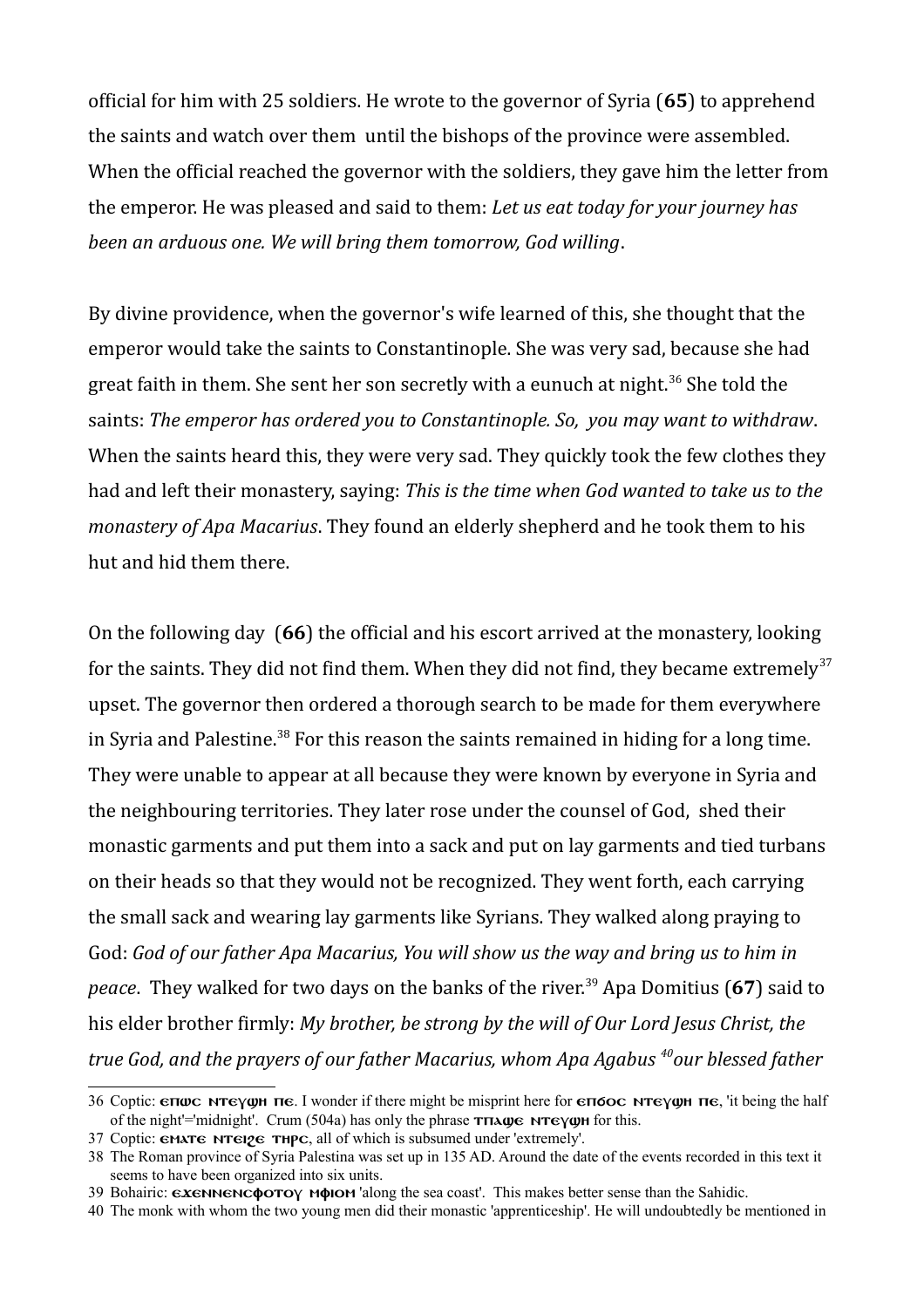*saw in the vision saying to him: "Order your sons and let them come to Egypt and be with me." We believe that his prayers will guide us to him. Let us therefore walk along the south coast of the sea with endurance until we reach Rakote*. Maximus replied: *Yes, but where are to stop and drink ?* His younger brother said joyfully and hopefully: *My brother and my lord, do you not believe that the Lord Jesus has the power to move these hills and rocks and harbours of water ?* His brother said: *I beieve that He can do all these things. But forgive me, my lord brother, for I have sinned as a man*. They then went on, rejoicing and blessing God. They continued to be an enduring mutual stength. It was God who guided Israel at that time<sup>[41](#page-10-0)</sup> and on sea. He it was also who guided these saints. If they are thirsty, they go to the sea and drink sweet water from it, without asking each other if it was bitter or sweet.

They walked until they came to a steep rock. They were very hardened, with the result that they often went on their hands and their feet, endured many tribulations on that very difficult rock. They did not know where they were going. But the joy they felt and their hope in Christ made these tribulations insignificant. As these saints, who had walked nine days, said to me, $^{42}$  $^{42}$  $^{42}$  they felt great pain in their feet because they were of a delicate constitution and not used to these conditions. When, they said, we settled on a high rock, we were unable to walk and stretched out on the high rock. (**69**)

You have seen the valiant behaviour of athletes and contestants of Christ, who were martyrs without shedding blood through the great tribulations they endured. And they spent another five days lying on that rock, without eating or drinking, lying like corpses.

God saves everyone who hopes in him at all times, who rescues them from every tribulation. It is He who remembered Daniel when He saved him from the mouths of the lions. He saved Jonah from the belly of the whale. He saved Susanna from the one who pronounced the sentence of death. He also saved His Roman servants from the

the missing early section of the text. The name in the Coptic Synaxary is Agapêtus (اغابيتوس(

<span id="page-10-0"></span><sup>41</sup> Probably something missing: 'on land'

<span id="page-10-1"></span><sup>42</sup> The narrator begins to introduce himself into the narrative and continues this device by addressing the reader/listener directly in the following section with Biblical examples of fortitude such as that displayed by the young men.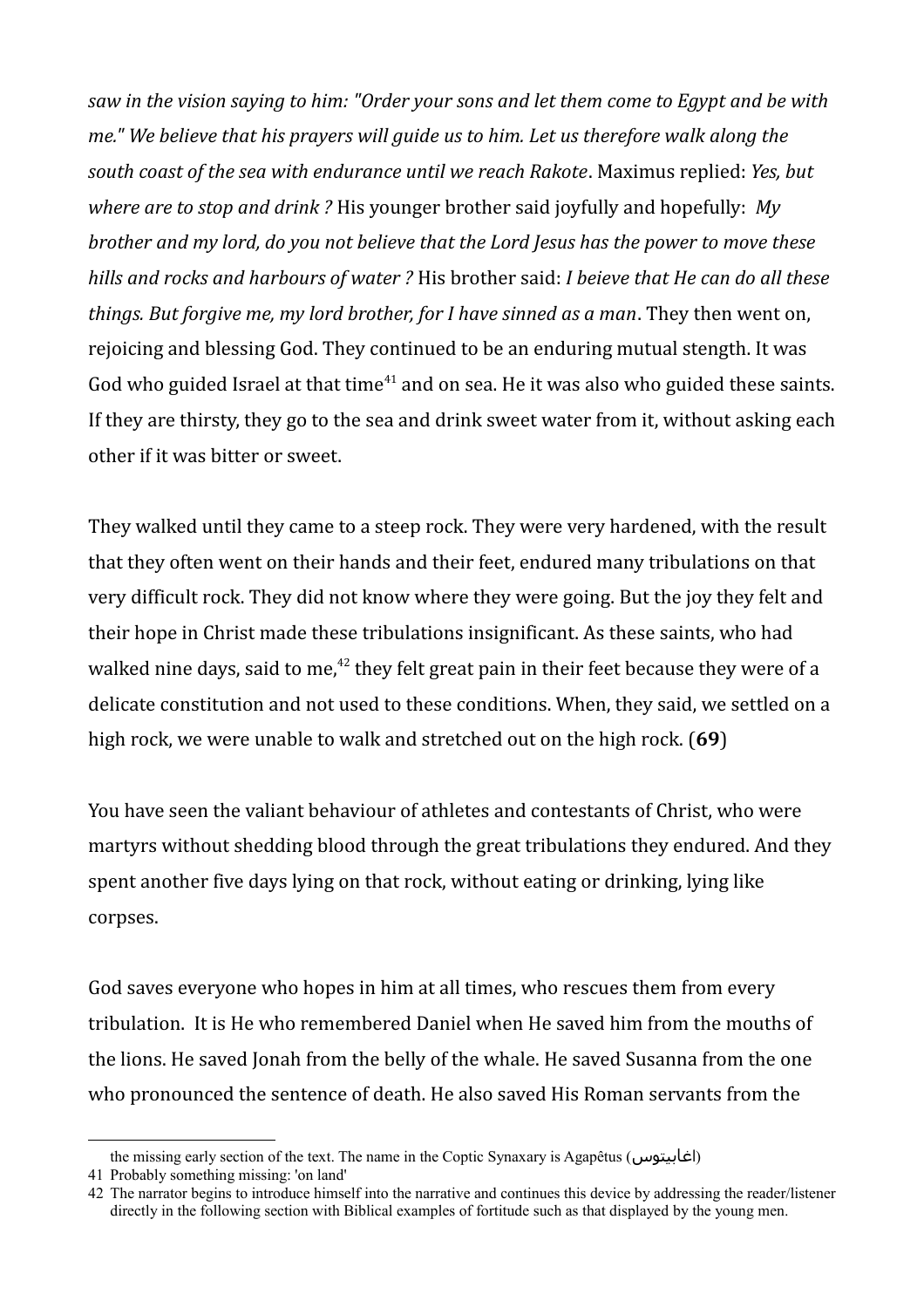mouths of wild beasts in that place and carnivorous birds on the sea shore. The God of hosts who turned Enoch from seeing death. He too sent the chariots of fire and snatched Elijah up to heaven. He sent His angel and transported Habbakum by air without harm to Babylon above the lions' den to bring Daniel food. (**70**). And He returned him to Judea instantly, although Judea was three months journey from Babylon. It was He also who sent His angel. He transported the saints without difficulty to Shiêt and deposited them on a high rock, south of which is the marsh. For in this place a sign from God occurred. When it appeared, the servant of God, Apa Macarius, called it the 'Rock of the Hollow of the Belly'.<sup>[43](#page-11-0)</sup>

Pay careful attention to me and listen to the miracle that happened to the saints, as they told it to me.<sup>[44](#page-11-1)</sup> God brought the saints, the new Elijah and John, to Shiêt at night. They saw a man of light before them, taking their hand and leading them by air until he brought them to the Rock we have just mentioned. They said: *When we got up in the morning with the strength which Christ our God had shown in us, we found ourselves on the Rock of Shiêt. When we looked over the hillside, we saw a marsh and a few date palms. At the sight of the desert, we were astonished and it was as if our heart were at peace. We thought about what had happened to us, for the evening before we were sleeping exhausted on* (**71**) *the shore of the sea with its waves[45](#page-11-2) and today we are in a calm place, fortified, and <looking> at date palms and water wells and other such sights.*

*After some time, as we looked this way and that, at the fifth hour we saw a man leading camels in the marsh to the south of us. We rejoiced greatly and came down on to the Rock. We went to him to ask him where we were. He saw from our clothes that we were foreigners, with headbands bound around our heads. He became afraid and was about to let his animals run away until we prostrated ourselves before him so that he stay there.* 

<span id="page-11-0"></span><sup>43</sup> Coptic: THETPA NKONNEXI, where the second word combines KOYN 'bosom' and NH6E 'belly' (here notably in the Bohairic form). Crum (111b) cites this example and adds an Arabic equivalent (which I have not been able to check): الجوف لحم' meat of the interior'. Evelyn-White *Wadi Natrun* mentions the place in his full description of the topography of Shiêt on p. 37, but offers no suggestion as to the meaning. One wonders if it might be connected with the 'demon of fornication' that had once troubled Abba Moses when he lived in Petra (p. 37): in his entry for koy Crum (111b) also gives the meaning 'genital parts'. It could of course also be a rather vivid description of an otherwise unremarkable topographical feature.

<span id="page-11-1"></span><sup>44</sup> What follows is largely 1st person pl. narrative, in order to confirm the claim of the writer that these are the words of the two saints.

<span id="page-11-2"></span><sup>45</sup> Bohairic: 'listening to the roar of the waves'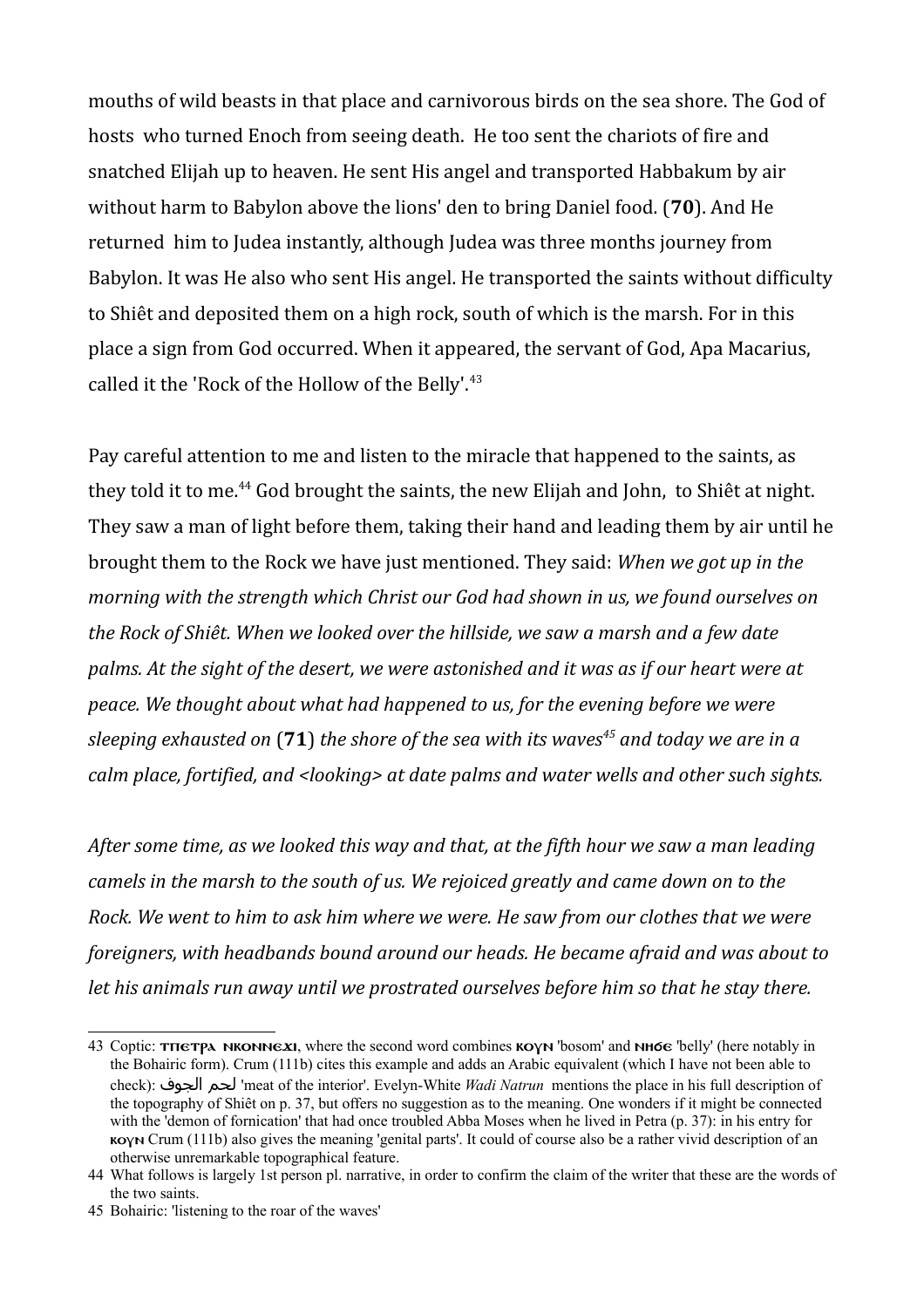*We approached him and asked him, but he did not know our language and we did not know his. Finally, he said to us: "Come and I will take you to Apa Macarius." When we heard the name of Apa Macarius, we were fortified and rejoiced, so we followed him, thanking God and blessing Him that He had shown us the way to the place of His servant. When we reached the place of the prophet of God, he received us with joy and* (**72**) *kindliness. He asked us why we had come ? We replied: "We have heard of your good virtues, our lord father. We have come to be under your protection and become monks with you." He continued to look at us carefully. Then he said: "You will not be able to remain here. The desert is harsh." We prostrated ourselves before him, saying: "If we cannot stay here, we will go elsewhere. But for God's sake do not reject us, our good father.' He replied: "Good. If it has to be like this, come and I will tell you about the place." He then took us to a rock and and told us how to build a cave and about the rest of the manual work at Shiêt.*

The saints said that this is what had happened to them. Now, I am a citizen of Constantinople, like them. Throughout the saints kept making me swear, with the injunction: Say nothing of what we have told you while we are still alive. Indeed, if I had not already known them, they would not have spoken to me. But I knew them and they too knew me.<sup>[46](#page-12-0)</sup>

(**73**) The divine prophet Apa Macarius led the young prophets and brought them to the rock and showed them the place where stone is extracted. He gave them tools for digging and showed them the beginning of basket making and how to weave because they were not skilled at basketweaving. He also gave them other instructions and returned to his cell in peace. These saints took off their Syrian garments and put on the habit of the monks in that place. They started to speak to each other: *Look, do not let anyone know our name or that we were[47](#page-12-1) formerly monks, because this place is near the emperor and near Syria.* They were thereafter zealous at all times not to speak to anyone or go to the place of anyone at all except their own cell and the church. Their nourishment was bread and salt at all times. From the time they became monks they

<span id="page-12-1"></span>47 Read: <n>eno

<span id="page-12-0"></span><sup>46</sup> I have italicized this entire section because it is direct speech: of the narrator to the reader/listener. One cannot fail to be impressed by the insistent claim of the narrator to have known the young men.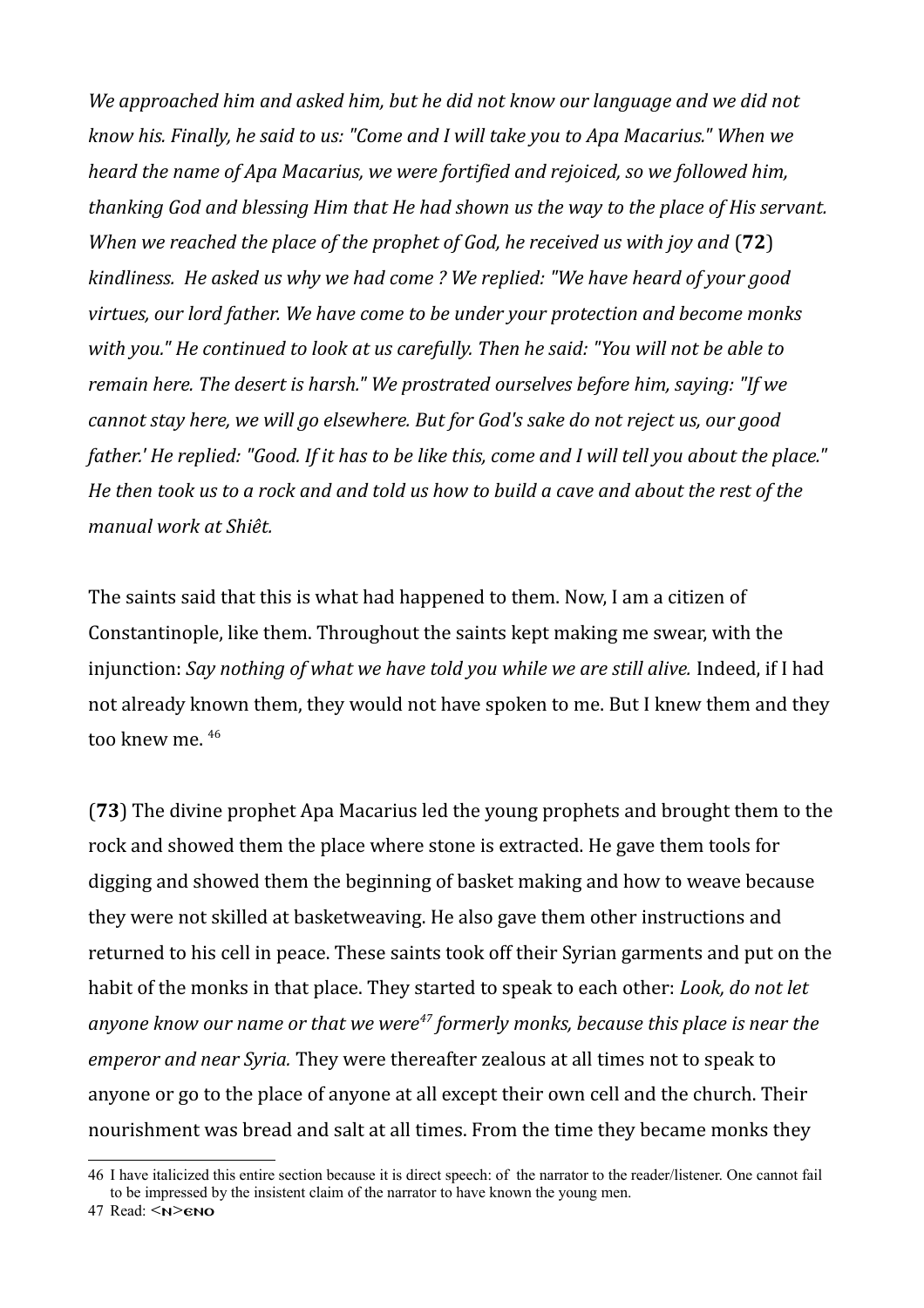tasted no meat or wine or fish. They fasted for two days at a time and spent much time in prayer. They used to recite the psalms each six verses,  $48$  in the Syrian way.

(**74**) They stayed in Shiêt and saw no-one but an old watchman, who took their handiwork from them and brought them their small amount of bread. The same man also attended Apa Macarius because he had known him from the beginning. When the saints came to church, they did not raise their eyes at all to see the face of anyone, but kept them lowered until they came to their cave silently and attentively. For truly, if you see them in this state, you will say: *God is really in these men*. And if you wish to know this accurately, let us hear. Elijah is the one who brought fire from heaven to set fire to the idol worshippers in this place. Similarly, the fire of the Holy Spirit was in them, burning all the negative energy of the spirits of wickedness that are constantly and shamelessly at war with humanity. It is not  $I^{49}$  $I^{49}$  $I^{49}$  who say this, but the spirit-bearing Macarius.

Apa Macarius then said: *When I wanted to visit them three* (**75**) *years later to find out they were and when evening fell, they said to me: "Are you leaving, our father ?" I said to them: "No. I am sleeping here" They put out for me a small mat to one side, while they occupied the other side and slept in one space. They took a belt and a cloak and put them in front of me. After they had put them down, they were silent. They did this for a certain reason: the habit was Syrian and they did not have a girdle or scapular, but they wore only black clothes.[50](#page-13-2) When the saints saw their spirit-bearing father wearing the girdle and scapular, they too wished to imitate their father and gird themselves like him. This is why they brought a girdle and scapular to him. They did this that he might pray over them so that they might put them on when they got up. At that moment he knew this through the prophetic spirit that was in him and he prayed over them. He said: "I prayed to God that their way of working might be revealed to me. The ceiling opened and there was a light like that of the day.*(**76**) *The elder then signalled to the younger and they* 

<span id="page-13-0"></span><sup>48</sup> Bohairic adds: 'and a halleluja'. The term λέξις is used here, but in the apophthegm of Macarius (see note 2), which has a dramatic and fuller account of the psalm recitation (minus the phrase 'in the Syrian way'), the term  $crixoc$  is used.

<span id="page-13-1"></span><sup>49</sup> The narrator Pshoi, who wishes to clarify that he is quoting Macarius (see note 2). The Bohairic version of this story is more detailed than this one.

<span id="page-13-2"></span><sup>50</sup> cf. Derwas J. Chitty *The desert a city* (1966) p.55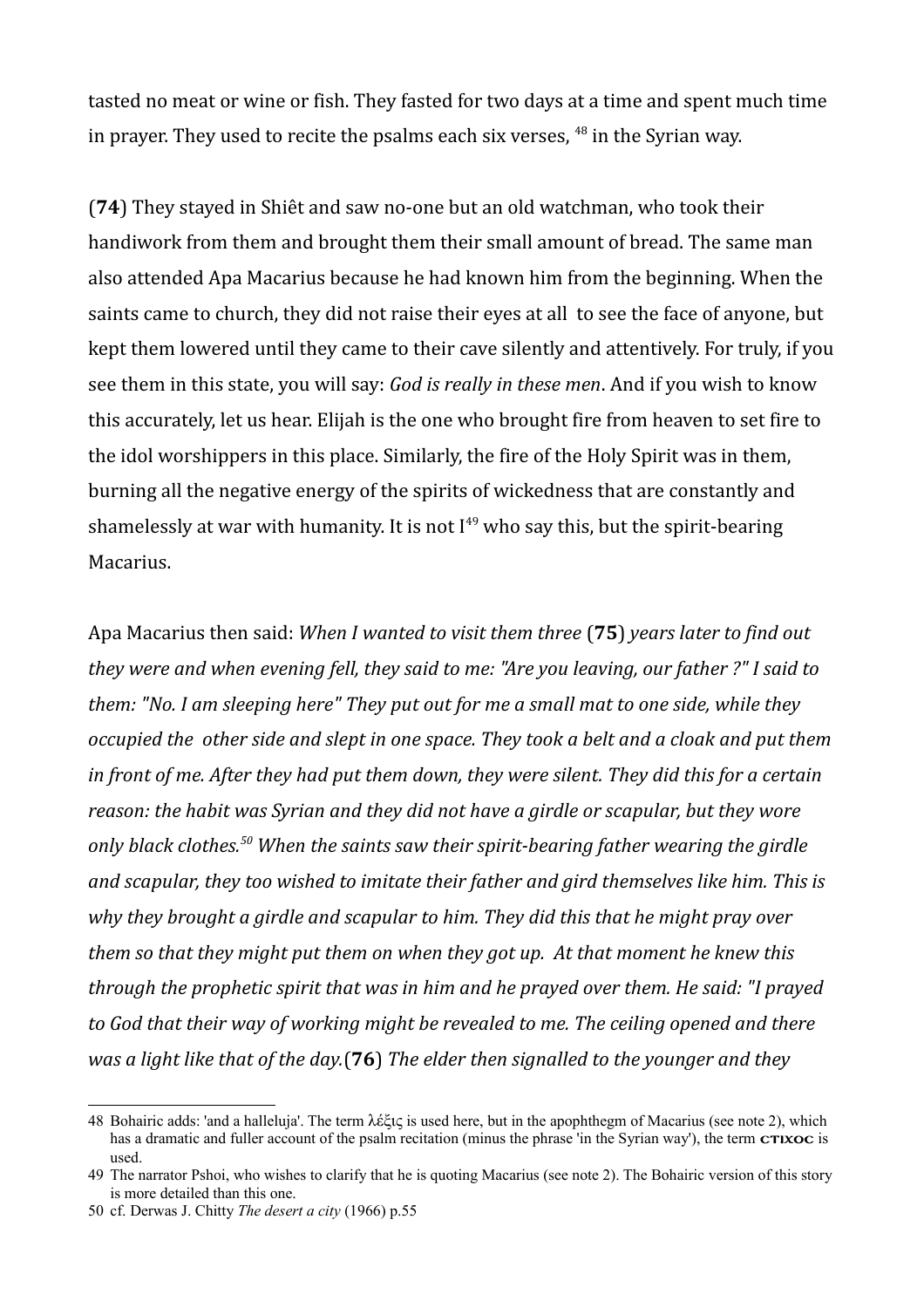*girded themselves. I saw them but they did not see me. They spread their hands to heaven. This was their custom at all times, as they spent the whole night with their hands spread praying to God. The younger one, he said, there was light coming from his mouth going up to heaven. In the same way, as the elder brother opened his mouth to chant, a great fire came from his mouth and went up to heaven."*

And so we have heard the great Apa Macarius telling us explicitly that the blessed ones are worthy of the grace of the Holy Spirit, the Paraclete, like fire. For truly if I begin to speak of all the things that that great one told me and the things I saw with my own eyes, the discourse will become very long. For this reason I have omitted the excess. For the sake of those of little faith, that they may not think that the truth is a lie, I will reduce a lot to a little<sup>[51](#page-14-0)</sup> and I will impose a limit to the discourse.

The elder of whom we have spoken as the attendant of these saints was a very godloving man. He had (**77**) great faith in them. This man was forcibly relieved of his camels by a soldier: he seized the elder and stretched forth his hand and struck him on his right cheek. The elder turned the other cheek to him, to fulfil the injunction of the Gospel.<sup>[52](#page-14-1)</sup> The tyrannical soldier repeated his attack and struck him with the thing<sup>[53](#page-14-2)</sup> in his hand and took out his left eye. The elder gave thanks to God that he had been worthy to lose his eye for the injunction of Christ.

It once happened that he took the small baskets of the saints to Egypt and prepared for them a little bread as he normally did. He was a man of Jepro Menesina<sup>[54](#page-14-3)</sup> in the district called Peinoub. After having prepared the small amount bread of the saints, he took the camel and went to Shiêt. Having reached the marsh, he walked for some time with his camel and came to a place that was full of excrement and, by a conspiracy of the enemy of all good, the camel slipped and fell, and broke his two feet, only the skin remaining

<span id="page-14-0"></span><sup>51</sup> Lit. 'I will say a few things of many'.

<span id="page-14-1"></span><sup>52</sup> Matt. 5, 39. For a right-handed person to strike the right cheek of someone opposite the blow was presumably delivered with the back of the hand.

<span id="page-14-2"></span><sup>53</sup> Unspecific term: CKEYOC.

<span id="page-14-3"></span><sup>54</sup> E. Amélineau *Géographie copte* (1895) p. 349 has an entry on Pinoub, which is for the most part based on the Bohairic version of this Life.The place is also mentioned in the notice on Alexander II (705-730) in the 'History of Patriarchs' (*PatOr* 5 p.82). The term **xerpo** means 'hamlet, farmstead' cf. CD 827a. It has gone ino Arabic as شبرى) shubra), and Werner Vicychl *Dictionnaire étymologique de la langue copte* (1983) p. 345a lists 53 place names of which it is part.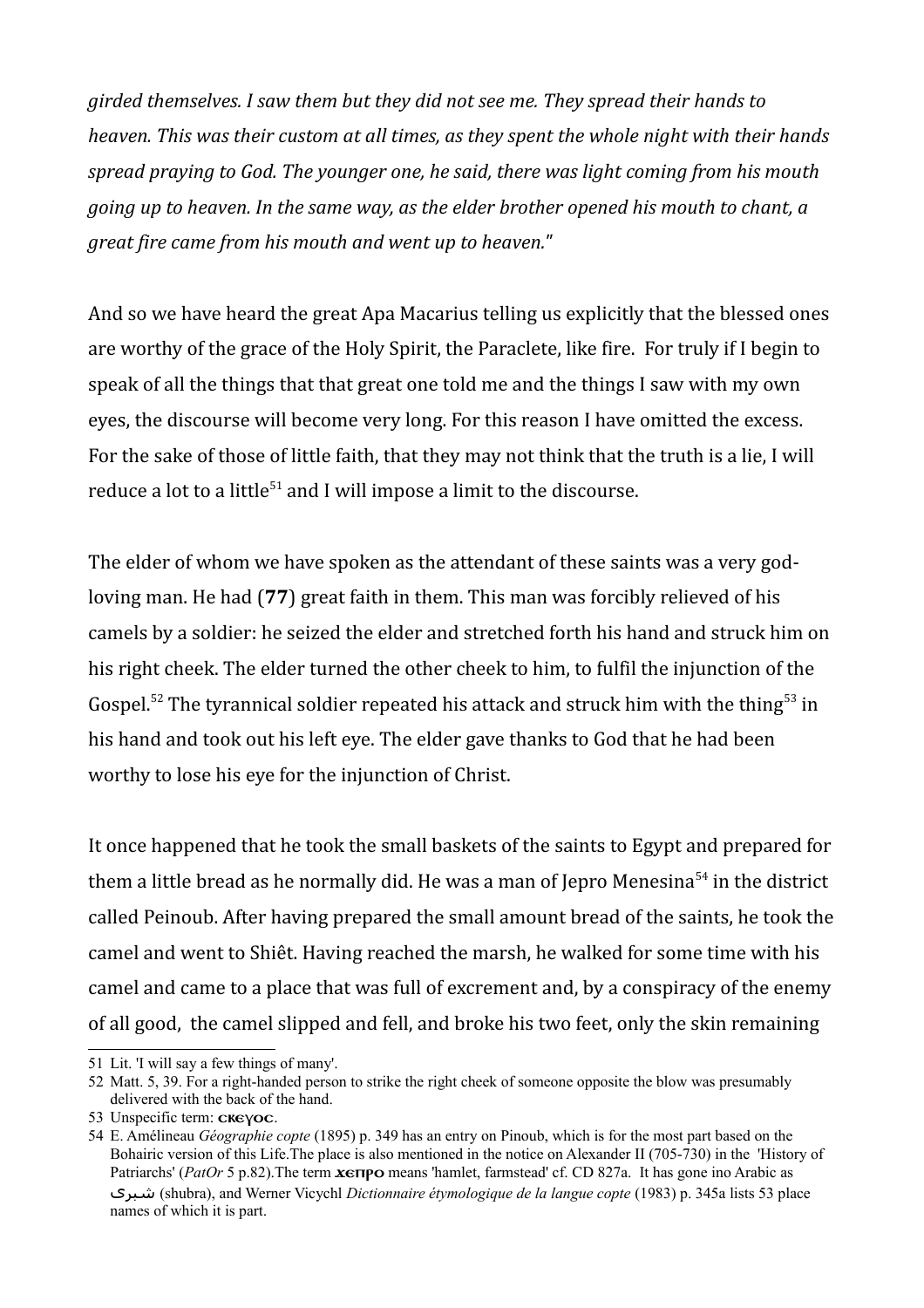intact. When this (**78**) happened, the elder wept bitterly and was in distress. He rent his garments and put earth on his head, for the camel was not his. Again he thanked God: *My Lord Jesus Christ, God of these saints, I thank you*. He then went into a cave and left the camel still breathing.<sup>[55](#page-15-0)</sup>

When he met the saints, he told them what had happened, weeping profusely. They did not know the facts of the matter. But when they saw him weeping wretchedly, they walked with him. When they reached the place, still a little way off from the camel, the elder wept when he saw it. They stood and prayed to God. As they came up to the camel, it became afraid and bellowed. It put its face on the ground, as if worshipping the saints. They said to the camel: *Do not be afraid, but arise and stand through the power of the one who rose from the dead, Jesus Christ, the God of the Christians*. Having said that they raised their eyes to heaven, saying: *God of our father Apa Macarius, listen to us*. At that moment the camel suddenly jumped up. (**79**) It stood on its feet as it had never fallen and suffered an injury. The elder kissed the saints, saying: *The Lord Jesus Christ is blessed, this one who is in you*.

Listen also to this great miracle of the saints of God. While they were walking together to the cell. Saint Domitius saw the elder, his face full of earth because of the time when he had put it<sup>[56](#page-15-1)</sup> on his head when the camel fell from him. Saint Domitius took the corner of his cloak so that he might wipe the face of the elder. Because of his great faith the elder and the miracle that had happened through the power of the saints, he took the saint by the hand as if he might be blessed by him and put it on his injured eye. When the hand touched his eye, he was able to see straightaway. The watchman was astonished and gave glory to God. He was instructed not to say anything to anyone: *Do not think that this cure happened to you because of us, for we are sinners.* It happened because of the victorious power of Christ. After he (**80**) had set out the small amount of bread for them, he returned to his natron works. When his companions saw him with his eye open, they were astonished and asked him how he was able to see. He told them that he had been cured by the servants of God and disciples of Apa Macarius. All

<span id="page-15-1"></span><span id="page-15-0"></span><sup>55</sup> CD 440a. Bohairic: 'After leaving the camel stretched out on the ground, he went to the cave of the saints.' 56 The verb  $\text{maxo}$  requires an object of some sort.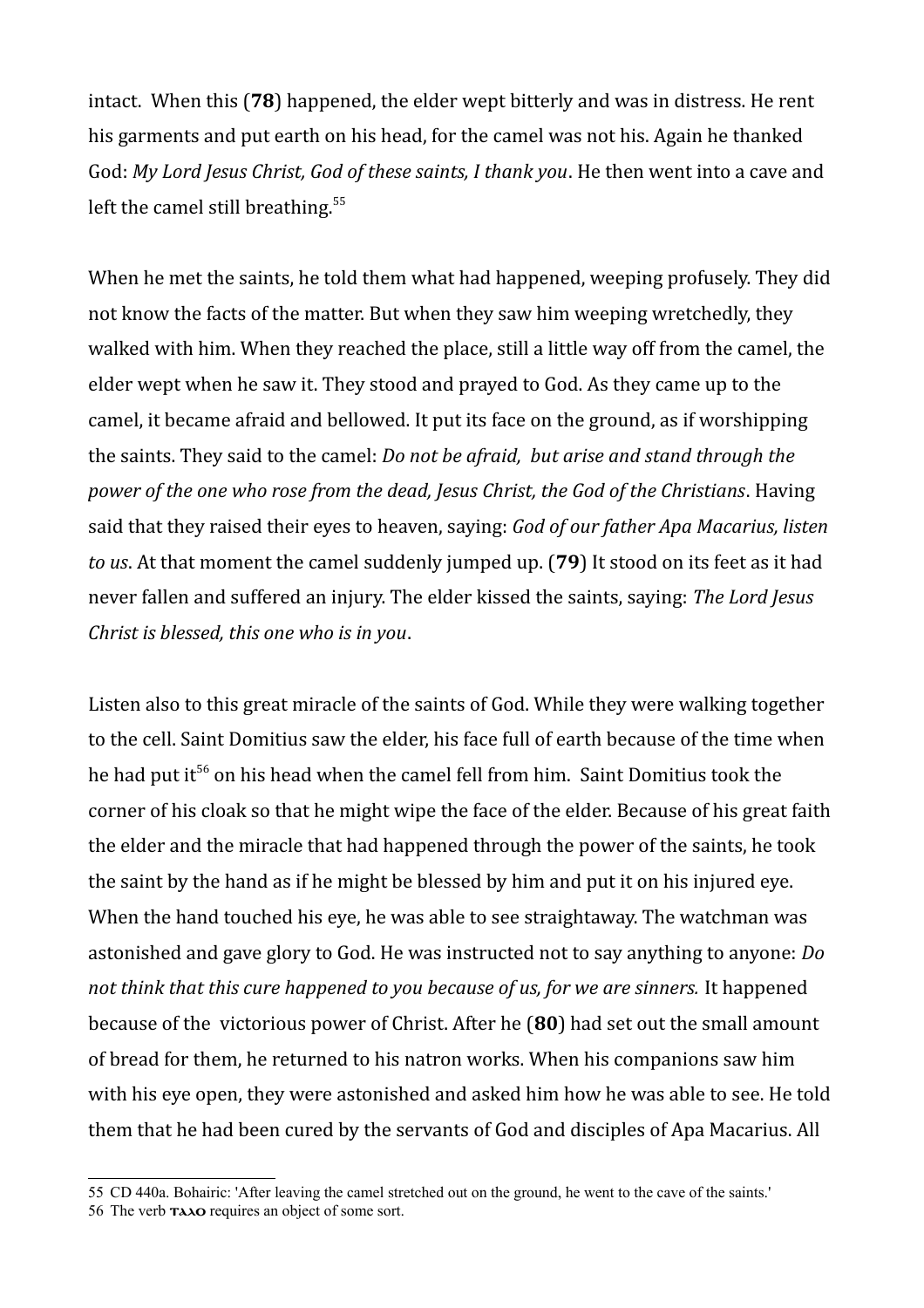who heard glorified God.

I myself, when I heard this anecdote after they had died, asked the great Apa Macarius to confirm it: *My holy father, I have heard about the saints that they opened the eyes of the blind. Is it true or not ?* He replied: *Indeed it is, my son. It is not a great thing according to the power of the grace they received from God. For they were worthy of the grace that was in Elijah and John, Christ having given the order of his apostles to them, because they did not seek the glory of the world. For this reason they were like a fiery flame burning brightly, and so the breath that came from their mouth was a burning fire. When they opened their mouth to pray, the flame came from their mouth like bright lightning up to[57](#page-16-0) heaven. Now, my son, believe all that you have heard about them.* I kissed his holy feet, glorifying (**81**) God, who performs his wonders in those who do His will.

Listen also to this amazing story,  $58$  which I saw with my own eyes. It happened on the day of the Feast of the Theotokos in Paône.<sup>[59](#page-16-2)</sup> I went to them to receive their blessing. I found them just about to leave to draw water. I went with them. When we reached the Anaboullos<sup>[60](#page-16-3)</sup> and were within a short distance of it, we found a hartebeest<sup>[61](#page-16-4)</sup> there with its calf that was blind. When she saw us, she ran away. When her calf was about to do the same, he fell into a pit of salt water. He was in distress in the pit, floating on and submerged in the water. When I saw the creature in this way I could not contain myself but started to laugh. I looked at the saints with their faces cast down and meditating. I went and got the calf and brought it to the Anaballous and said to the saints: *My holy fathers, come and see. This calf is blind*. They said: *Blessed by God*. I brought it to them, as I told them about it. Saint Maximus made the sign of the cross on the eyes of the calf, in wonderment at God's creation, (**82**) saying: *My Lord Jesus Christ, you are blessed and the miracles you perform*. When he said this, the eyes of the calf opened. He said to me: *Let him go. For he is not blind*. I released him and he hurried

<span id="page-16-0"></span><sup>57</sup> Typographical error: for  $2apoc$  read  $\omega apoc$ .

<span id="page-16-1"></span><sup>58</sup> At this point the Bohairic text has a different anecdote.

<span id="page-16-2"></span><sup>59</sup> It is not clear to me which of the four feasts associated with the BVM is meant here.

<span id="page-16-3"></span><sup>60</sup> The Syriac text (*PO* 5 p.764) uses the same word as a name: 'the salt marsh called Anaboulos' ( ܕܡܬܩܪܝܐ ܡܠܚܬܐ  $\infty$ אובה (The editor points to the Bohairic description (Amélineau p. 292) of the place: †NIW+ мпетра сн  $\epsilon$ THIXOQUES mmwooy caphc mmoc 'the big rock to the south of which is the outpouring of water'

<span id="page-16-4"></span><sup>61</sup> A type of antelope. Syriac: 'wild cow'.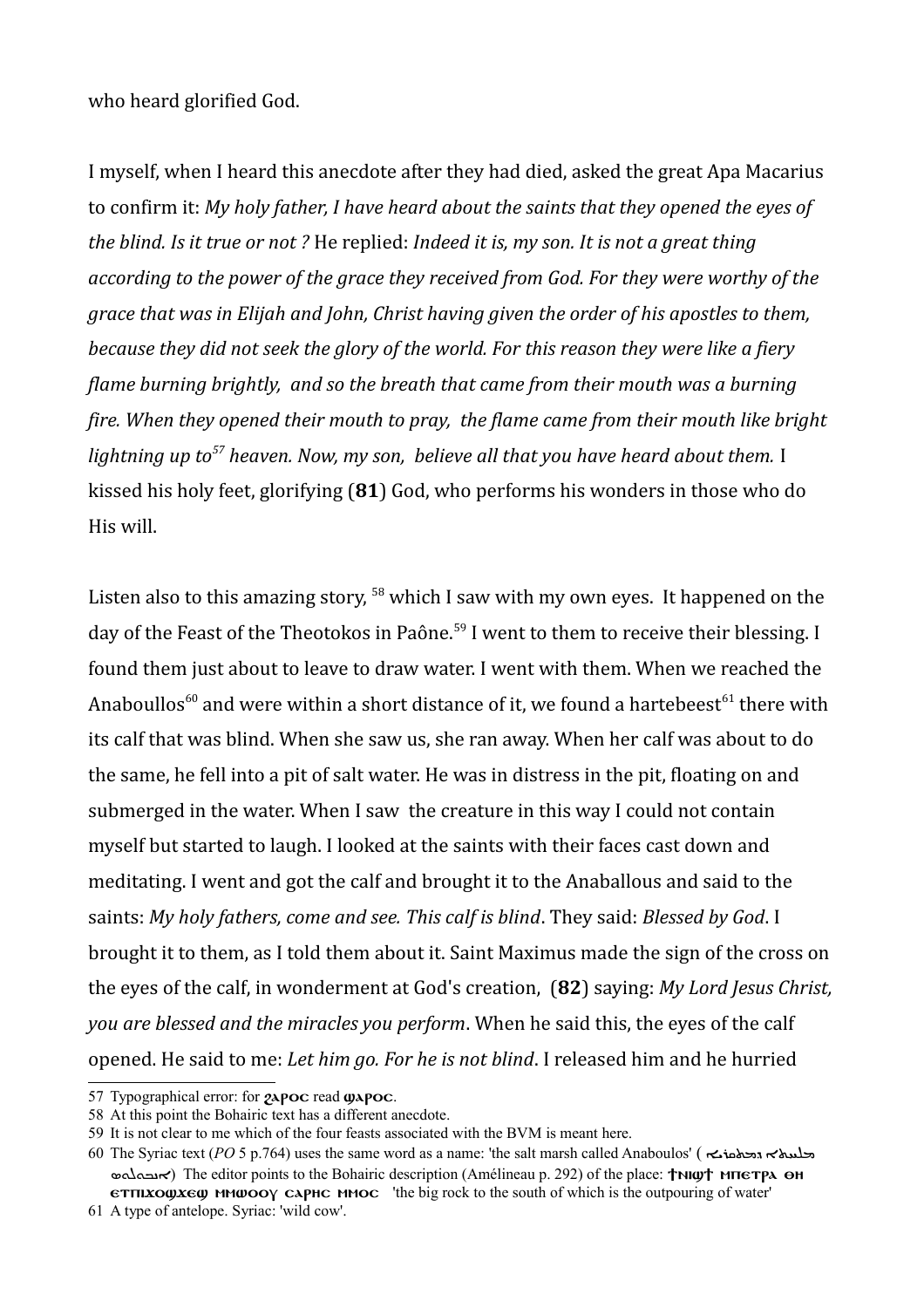away leaping on the hillside in search of his mother. I was greatly amazed, glorifying God and his saints.

Let us once again tell you of this amazing incident of the new Daniel. It happened once as I was walking with Saint Domitius. We were bringing palm leaves from the marsh and, on my way, I found a small pile of dates, with two large serpents among them fighting each other, one of them having eaten half of the other. When I saw them, I fled in fear. Saint Domitius said to me: *Why are you running away like this ?* I said to him: *My father, I have just seen serpents*. [62](#page-17-0) He said to me: *Whether Satan appears as a serpent or a lion, do you take flight hurriedly and without self-restraint ?* I prostrated myself saying: *Forgive me, father. Come and see, each one is devouring the other*. When he came to the place where they were, he saw them as I had told him (**83**). He was very distressed at their violent behaviour towards each other. He went to them and said: Look at the hostility of these others, each one wishing to devour his brother. He then took them in his two hands and seized the one being devoured by the other and dragged it from the belly and expelled it that it might go away and seized the other by the neck and hurled it away, so that they would not be able to find each other again. I stood there stupefied like one in distress. I was astonished to see how he dealt with the serpents.

After this it pleased God in his love for humanity to put his servants to rest and translate them from the transitory cares of this vain world and take them to the place of celestial peace where joy is unconfined and rejoicing eternal, the place from which distress, grief and sighing are banished.

Then, on the day of the Epiphany Apa Maximus began to lie down. He was ill.<sup>[63](#page-17-1)</sup> He had been seized by a serious fever. When he became very ill, he said: *Please call Apa Macarius*. I went and called him. (**84**) After sunset, he said to us: *What time is it ?* We told him that it was the end of the day. He said: *There is still a little time until I go to my place of eternal rest*. As it was getting dark, our father Apa Macarius said: *Light the* 

<span id="page-17-0"></span><sup>62</sup> Not a literal translation.

<span id="page-17-1"></span><sup>63</sup> Translates the Bohairic: aqepphrc NXETIMAKAPIOC MAZIMOC NENKOT aquant = aqpuopn NENKOTK eπggune cf. CD 588a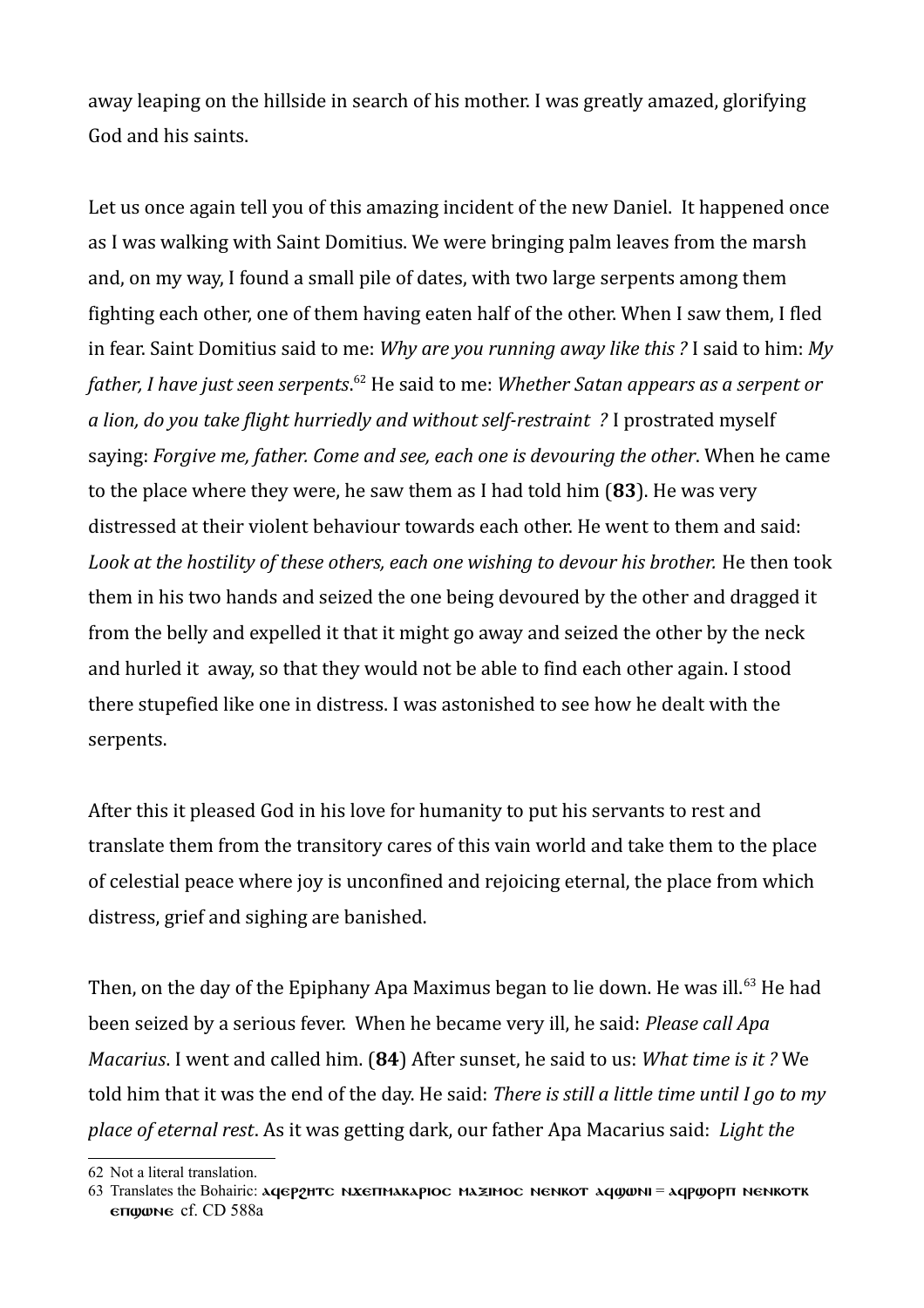*lamp. How good the light is !* [64](#page-18-0) The mind of blessed Apa Maximus was taken to heaven and he began to speak as follows: *Send your light and your truth, my God, that they may guide me, for I believe that you will make straight my way and save me from the powers of darkness of the air, which are the spirits. Prepare my footprints on your way, my God,. that I might come to you without hindrance. Be a powerful hope for me, my God, for you are my light and my salvation. Whom shall I fear ?[65](#page-18-1)*He then fell silent for a short time.

And again he said: *Arise and let us go from here. Look, the apostles, they have come with the prophets to take me from this place*. He then fell silent. After a little Apa Macarius saw the chorus of saints who had followed him. Suddenly Apa Macarius stood up. He continued to stare in silence. When I saw the lamp extinguished, I said to the elder: *Do you want us* (**85**) *to light the lamp, my father ?* He said: *No. Leave it as it is*. I begged him, saying to him: *Please, my lord father, rest on this blanket for a while*. He replied: *Be quiet, my son. This is not the time for speaking but rather for silence.* Apa Maximus then spoke with one of the saints, asking him the name of the saints around him. We did not understand what he said. But the spirit-bearer told us that he had been told the name of those saints. Those to the right, he said, were John the Baptist and the holy apostles; those to the left, Moses the Lawgiver with Elijah and Elisha and the twelve minor prophets. I saw, he said, King David, Constantine the Roman Emperor, standing next to each other, crowns on their head and an angel of light standing by them with a sword of fire in his hand. If any energies of the spirits appeared, he pursued them. And this is what I saw him doing in the air, as he led the saints. The saints were gathered around the saint, looking to the command (**86**) from God. He therefore said, as his soul was about to be taken: I saw John the Baptist, with a gleaming garment, he spread it out and took the two corners and signalled to Moses, and he took the other side. The saints then all stood up. I saw Paul the apostle signalling to the emperor Constantine, saying: *Extend to him the free faith*. [66](#page-18-2) He handed him a sealed book, the name of Nicaea written on it. I saw the entire chorus of the saints, giving strength to the soul of the saint and saying: *Do not be afraid, but be strong*. The soul then leapt into the bosom of John and Moses, and the rest of the saints followed him, chanting: *I have heard their sweet voice.* 

<span id="page-18-0"></span><sup>64</sup> CD 64a. The word division  $\epsilon \omega x \epsilon$  NANOY **TOYOGIN** is perhaps easier to understand.

<span id="page-18-1"></span><sup>65</sup> This passage contains a medley of Biblical refs.

<span id="page-18-2"></span><sup>66</sup> Lit. 'the freedom of the faith'.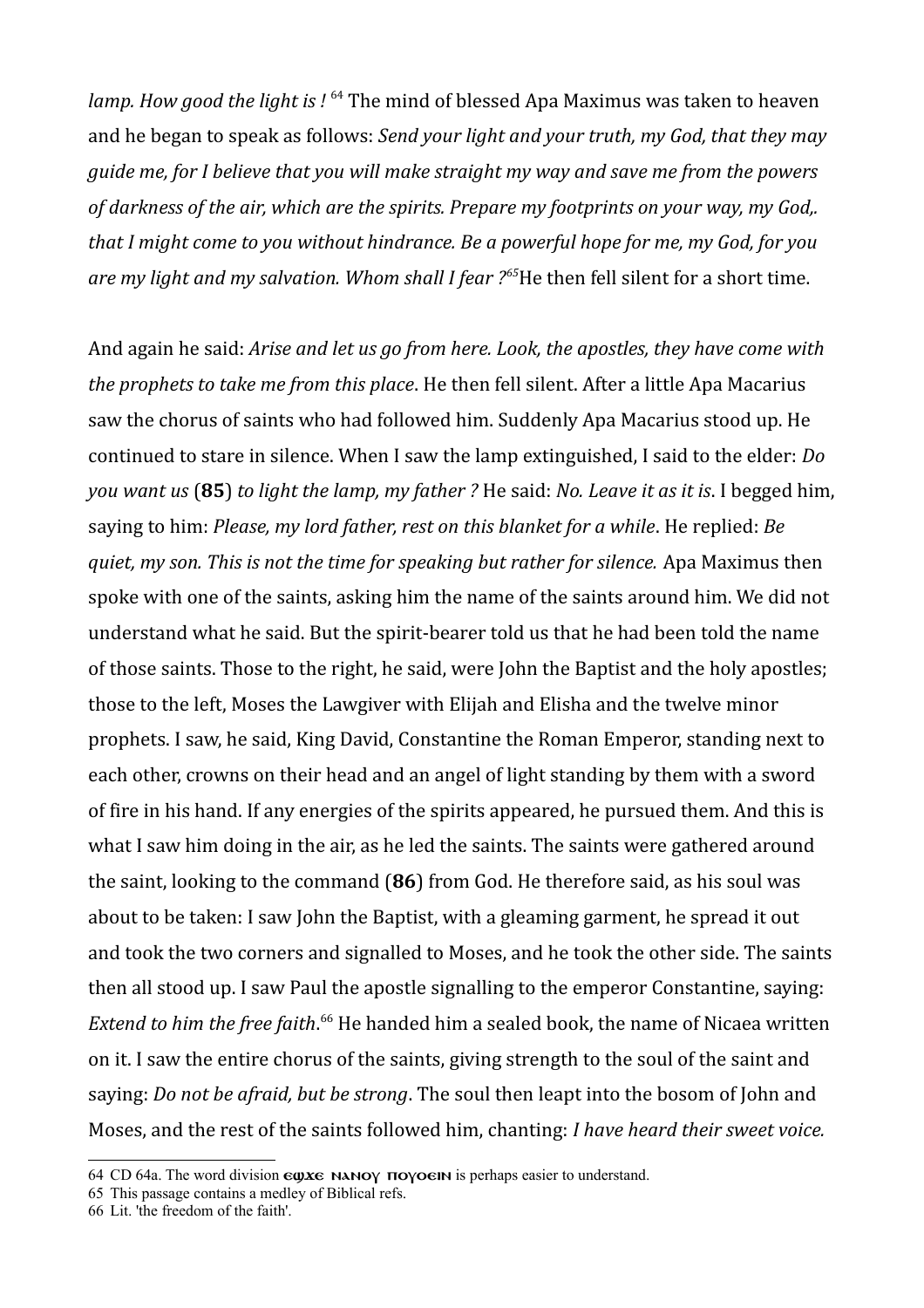*I have never heard a voice so sweet*. And this is how the blessed Apa Maximus died, in peace, having found his rest with all the saints.

When we buried his holy remains, his blessed brother Domitius lay down and was ill. He had been taken by a fever. When the great Apa Macarius (**87**) saw this, he said to me: *Stay here, my son, and attend to him so that you may receive his blessing*. I kissed his feet, saying: *Pray for me, my holy father*. On the following day, Domitius' fever became worse.[67](#page-19-0) On the evening of the third day, I saw him in pain. I said to him: *Do you want me to call our father Apa Macarius*. He said: *Yes*. I went and called him. As I was walking along with him on the path, he stood for a long time, looking at this side of the cave. He then turned to the east. Perhaps he was praying, I was thinking to myself, but he was looking at the chorus of saints processing before the soul of the blessed Domitius. He was looking up to heaven, sighing, weeping and beating his chest: *Woe is me, I never became a monk. These are true monks, for in a short time of tribulation they quickly found the place*. When I saw him weeping, I asked my holy father what was wrong and he said: *Come, my son Apa Domitius* (**88**) *has gone to his rest*. When we went into the cave, we found him leaning against the wall, with his two hands stretched out to heaven. And this is how he died. We took his holy body and laid it on the ground.<sup>[68](#page-19-1)</sup> We looked at him. Apa Macarius testified to Apa Isidore: *The ranks that have come for the soul of the great brother, they have also come for the other one who is walking with them*.

So now, we have told you how these blessed ones completed their course and their angelic life. They loved the harsh life, the discipline, the transient hardship. They were long-suffering and struggled well as they ran the race of courage and stretched themselves at the finish, $69$  as the apostle said, until they achieved the palm of the call to heaven to be with the beloved Jesus Christ, the true agonothetês, after having rejected the transient glory of this world and its insignificant, vacuous and perishable pleasures. They continued to reject the world as a prison.<sup>[70](#page-19-3)</sup>

<span id="page-19-0"></span><sup>67</sup> Not a literal translation.

<span id="page-19-1"></span><sup>68</sup> Bohairic: 'blanket'

<span id="page-19-2"></span><sup>69</sup> The words I have selected are those that seem to me most fitting to conjure up the test of athlectic endurance with which the 'martyr's' struggle is so often compared.

<span id="page-19-3"></span><sup>70</sup> The next sentence can be understood as an axiom, but seems odd in the context and I have omitted it in the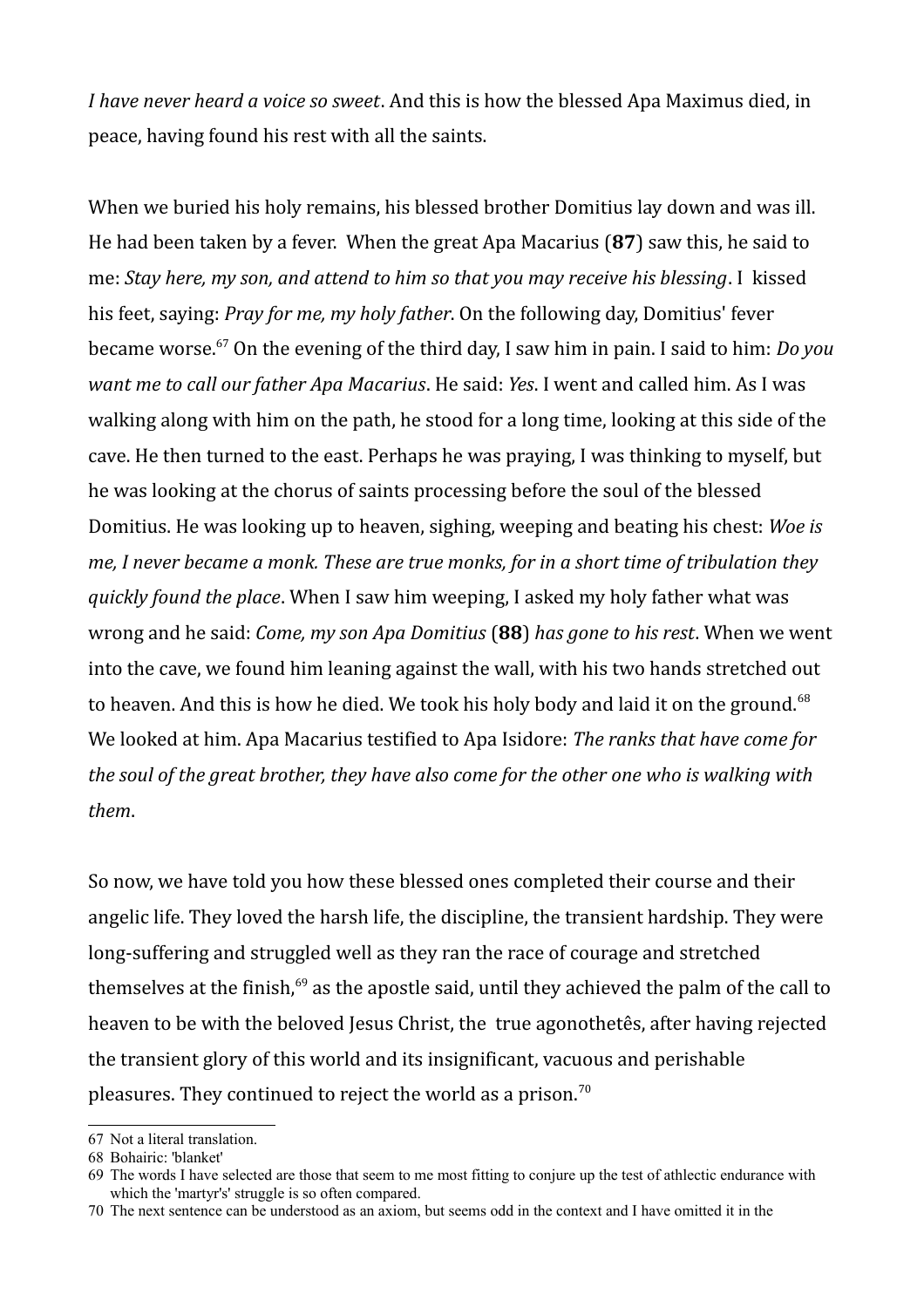It happened once, while I was chatting with them, that I said to them: (89) *If you were in Constantinople, my fathers, you would indeed*<sup>[71](#page-20-0)</sup> *now find yourselves emperors*. They turned to me and said to me gently<sup>[72](#page-20-1)</sup>: *Where is your mind that you say such a thing ? Perhaps it is in the place about which you have just spoken ? We have already told you many times, our brother Pshoi, whether you stay with us or in your own small cell, to grasp this blessed name of Jesus Christ without letting go of it. Indeed, if this holy name were in your heart, you would not have said what you said just now. So pay close attention, our beloved brother. Do not neglect this name of salvation, but keep it in your heart steadfastly and say it when you are suffering. For if you neglect it, then we will certainly[73](#page-20-2)die in our transgressions. So let us not love bold speech,[74](#page-20-3)playful speech and empty words, for these are things that destroy the entire fruit of the monk, as we came to know while we were still in Syria, as humanity[75](#page-20-4) made us sportive* (**90**) *, that is, we were prevented from thinking of our sins. Exile, knowing silence, tribulation are tools of our people.[76](#page-20-5) Tribulation gives birth to prayer in purity. Prayer gives birth to the fear and love of God, and these things give birth to weeping. Weeping purifies our sins, because no rank or wealth or supremacy is revered by God, but a pure soul is what He seeks. Sacrificing to Him and burnt offerings are what save us.* I received their word with a joyful heart, and repented, saying: *Forgive me, my fathers, and pray for me.*

A year after the death of these saints, the desert began to become very populous everywhere, whether in the desert of Pernoudj<sup>[77](#page-20-6)</sup> or in the monasteries scattered around Egypt. In short, the desert became a built up area and a large church was constructed and Isidore ordained presbyter. My own humble worthlessness was made deacon. The great Apa Macraius called out from within the church and said: *Call this* 

translation:  $\gamma$ **OTAN**  $\Delta$ **G OYMG TG**  $\gamma x \omega$  **MMOG** 'But whenever it is true I say it.' The Bohairic text omits it.

<span id="page-20-0"></span><sup>71</sup> The adverb **полежно** can also have the meaning 'perhaps' in the protasis of a conditional sentence cf. Liddell and Scott see πολλάκις meaning III.

<span id="page-20-1"></span><sup>72</sup> As so often this adverbial phrase seems to indicate a mild rebuke.

<span id="page-20-2"></span><sup>73</sup> Greek ἀκμήν

<span id="page-20-3"></span><sup>74</sup> Greek παρρησία. In this context a distinction is perhaps being made between 'responsible freedom of speech' and 'irresponsible freedom of speech'.

<span id="page-20-4"></span><sup>75</sup> One imagines that the emphasis here would be on the 'purely' human, detached from the divine.

<span id="page-20-5"></span><sup>76</sup> Translates the Bohairic: *PANCOBAI NTETIGNOLOOM*. The Sahidic copyist seems not to have understood the phrase and has written **croi Mutegy Andrew Storms** 'odours of prayer'.

<span id="page-20-6"></span><sup>77</sup> Amélineau *Géographie* p. 319 is one of the first to point out that this place was not be confused with Shiêt. Its non-Egyptian name is Nitria.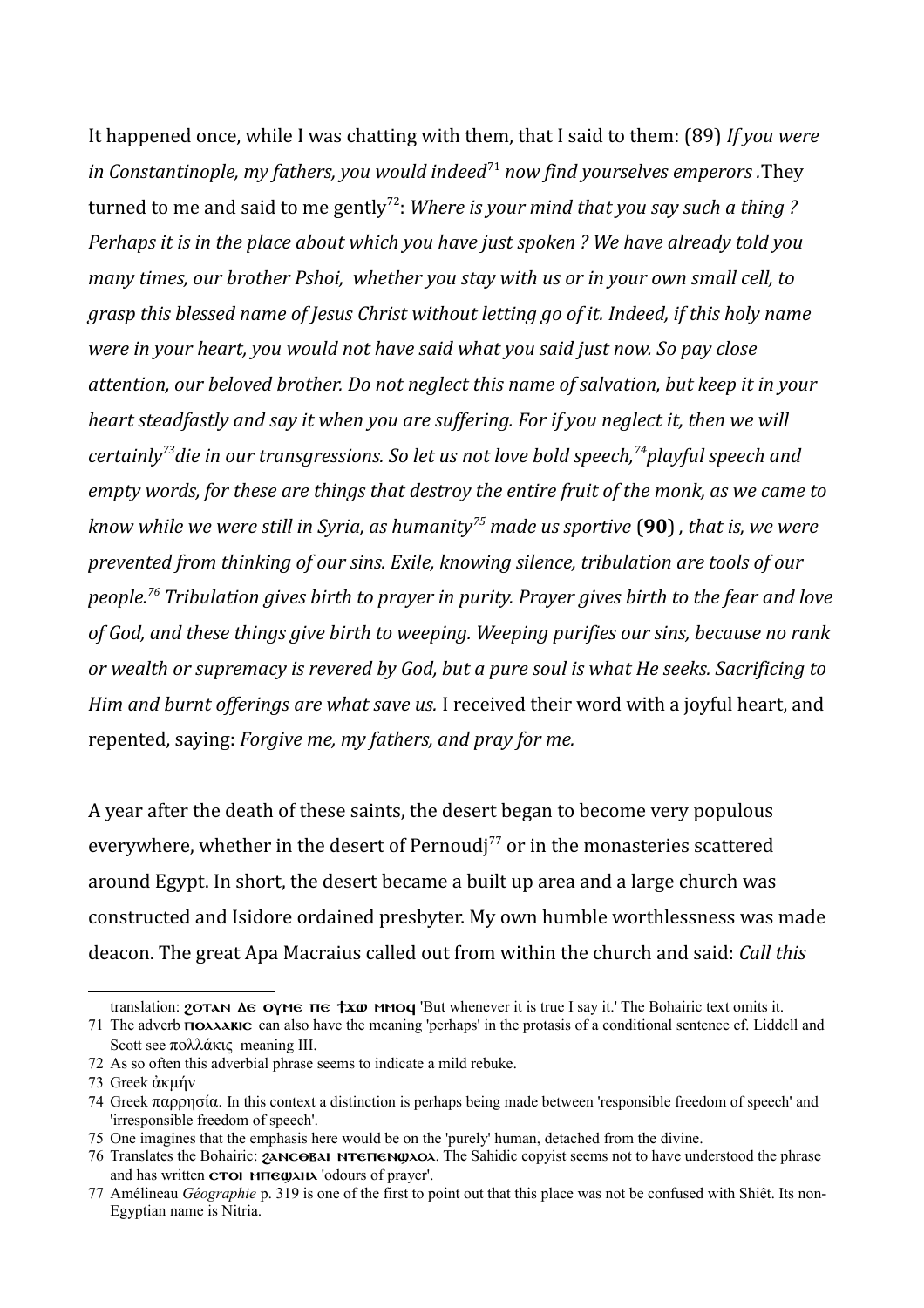*place the Roman Quarter*. The three great elders (**91**) of Pernoudj who were with us, Apa Pamô, Apa Pihôr and Apa Hatre, said to Apa Macarius: *Did you not know their name, father ?* He said to them: *Yes, but is is not fitting to use the name of one and not the other in this place. They both completed an equal contest and so we have named both by calling it their monastery the Romans*. Thus he had their names written on the diptych:[78](#page-21-0) "Our fathers the Romans", as he was ordered by God. We have confirmation of this in the testimony of Apa Papnoute, the disciple of Apa Macarius who succeeded him as Father of Shiêt. He then said: When we built the church, God ordered our father through the Cherubim of light: *Call this place the Roman Quarter. And you, follow me and I will show you the place that will be called after you*. The Cherubim went before him and brought him to the Southern Bend of the marsh in the place of the spring. He stood on the rock to the west. He promised him that place, saying: *This is the place* (**92**) *that will be named after you. It is also the place which you will build and will be given in perpetuity to the Romans, because they are the ones who left their body in this holy desert as first fruits of your labours in the vineyard of the Lord Sabaôth,[79](#page-21-1) which is the revered family of monks, the people who perform the will of God, who transfer the worthiness of God to the family of man.*

I therefore beseech you, my holy fathers, not to doubt what we have said about these saints. But accept to yourselves in love these words of our blessed fathers, especially those of our spiritual father Apa Macarius. It is written that if elders go to that great one, he receives them in his cave, saying: *Come and see the shrine of these young strangers so that you too may make progress in their virtues and be worthy of the portion and the lot belonging to them in the kingdom of Our Lord Jesus Christ.* For by allowing ourselves to recall the teaching of our holy fathers we will convert from worldly customs and receive the form of light (**93**) in the form of injunctions of our blessed fathers, as we leave behind us the things of behind and give ourselves to those of in front in true humility and love, walking with unerring footsteps and performing the laws of Christ and evangelical commandments of monkhood that lead us straight to God. Our fathers made the small cell belonging to our holy fathers a sort of a church for

<span id="page-21-0"></span><sup>78</sup> A two-leaf board with the names of the living and dead commemorated by the church.

<span id="page-21-1"></span><sup>79</sup> The use of Sabaôth ('of hosts') may be to emphasize the well-ordered nature of the desert settlement (in military fashion).